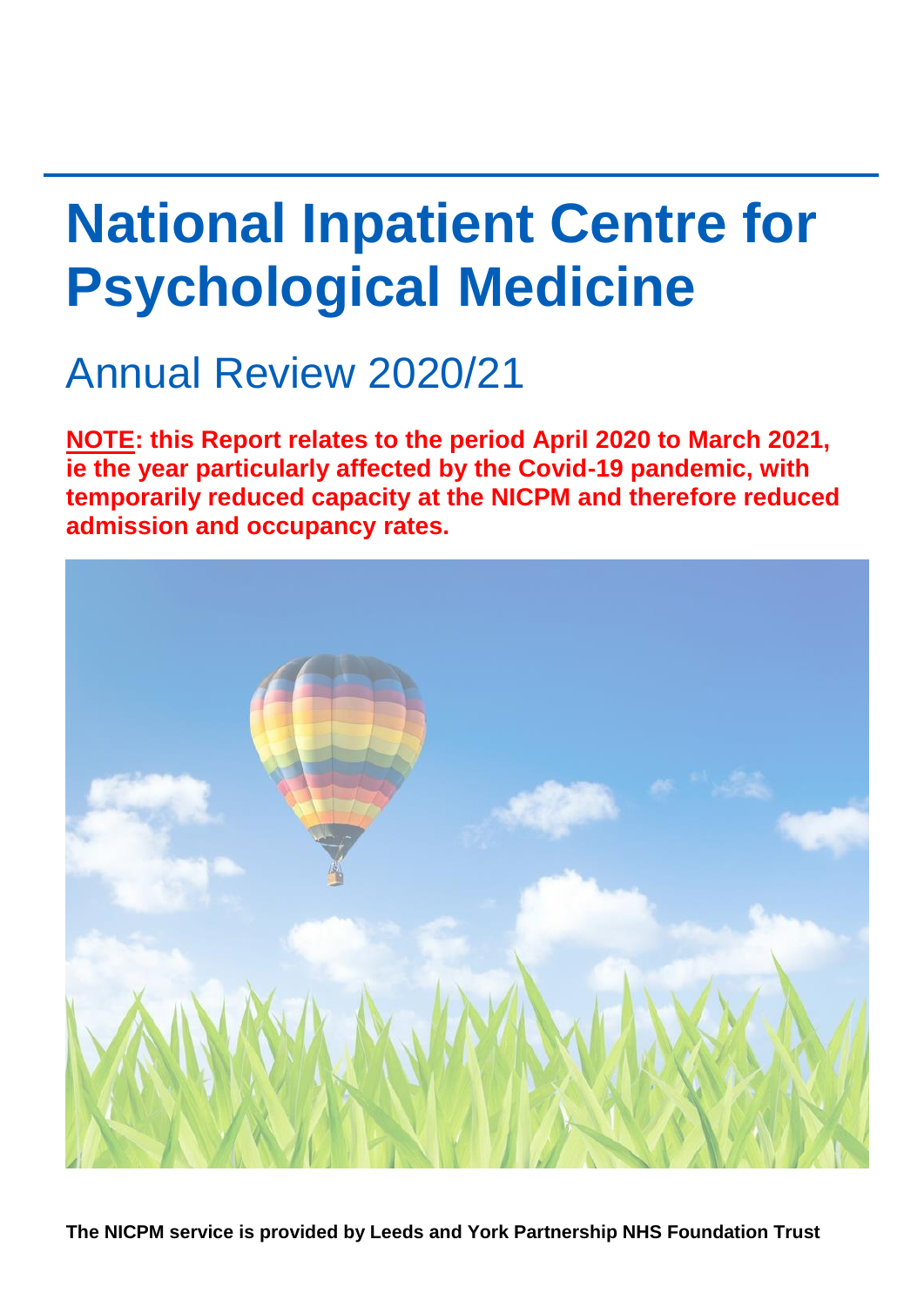|                                              | <b>Contents</b>       |                              |    | <u>Page</u>    |
|----------------------------------------------|-----------------------|------------------------------|----|----------------|
|                                              | Introduction          |                              |    | 3              |
| Purpose                                      |                       |                              |    | 4              |
| <b>Treatment Approaches</b>                  |                       |                              |    | $\overline{4}$ |
|                                              | Environment           |                              |    | 6              |
|                                              | Performance           |                              |    | 7              |
|                                              | Activity              |                              |    | 7              |
| $\bullet$                                    |                       | <b>Clinical outcomes</b>     |    | 12             |
|                                              | ➤                     | CGI-I                        | 12 |                |
|                                              | $\blacktriangleright$ | CGI-S                        | 14 |                |
|                                              | ➤                     | CORE-OM                      | 15 |                |
|                                              | ➤                     | EQ-5D-5L                     | 19 |                |
|                                              | $\blacktriangleright$ | <b>TOMs</b>                  | 23 |                |
|                                              | ➤                     | <b>Chalder Fatigue Scale</b> | 26 |                |
|                                              | $\blacktriangleright$ | HAD                          | 27 |                |
|                                              |                       | Patient experience           |    | 30             |
| $\bullet$                                    | Incidents             |                              |    | 32             |
| CQC rating details (April 2018)<br>$\bullet$ |                       |                              |    | 35             |
| Authorship                                   |                       |                              |    | 36             |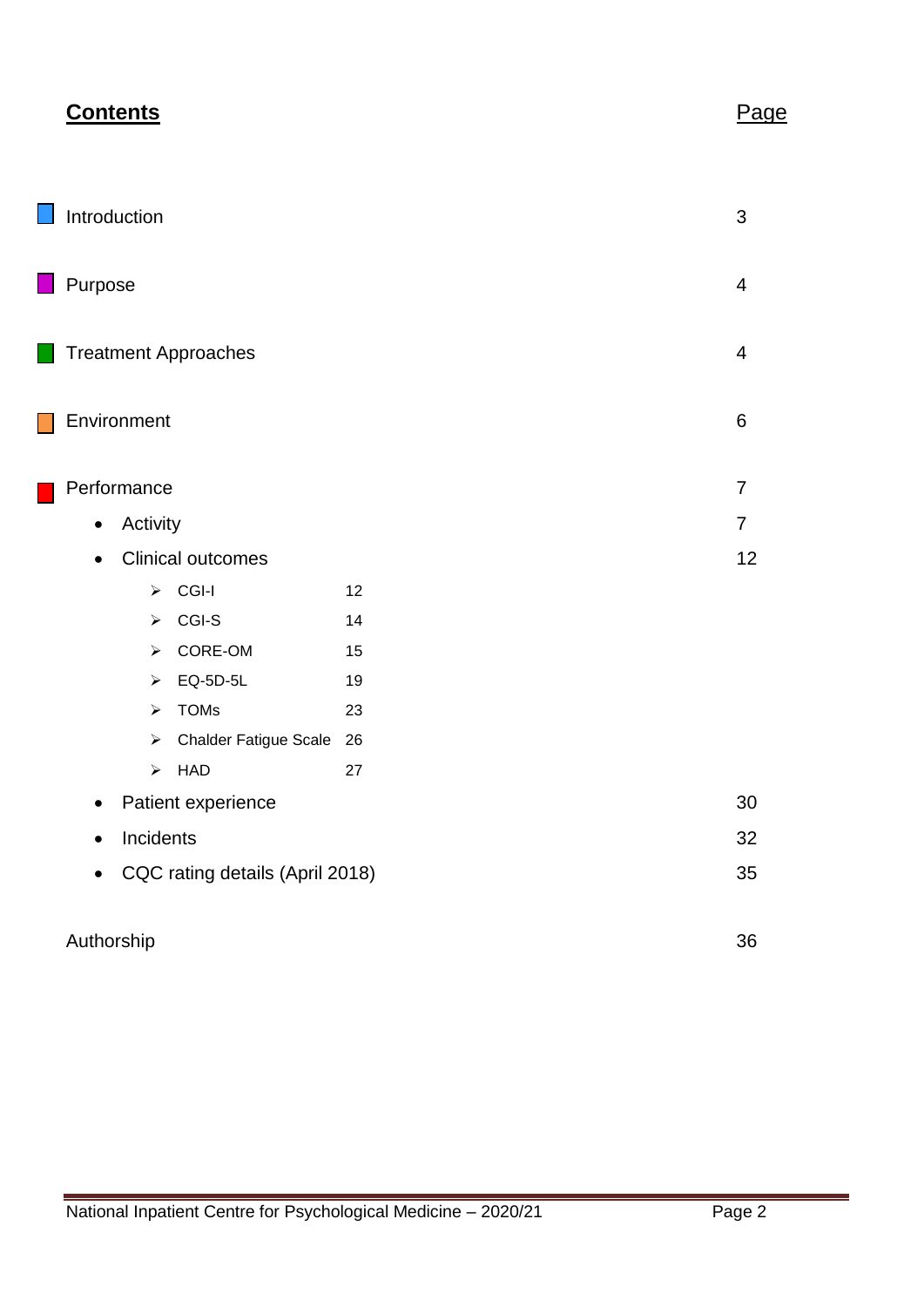# **Introduction**

The National Inpatient Centre for Psychological Medicine (NICPM) is a specialist inpatient psychological medicine unit, with a diverse and expert team delivering biopsychosocial care for people with severe and complex medically unexplained symptoms and physical/psychological comorbidities.

The NICPM is an eight bed specialist inpatient unit which was originally established at Leeds General Infirmary in 1980. It is a unique service which has a history over many years of delivering services within Leeds and West Yorkshire, but since 2009 has been able to accept patients from across the UK.

The NICPM aims to help people with complex difficulties make significant improvements with regard to their health and quality of life. Clinical outcomes, even in a range of very chronic and complex cases, are often very good and patient feedback very positive. This is possible due to the nature of the NICPM Unit and its function within the general hospital setting, but also due to the depth of experience and breadth of expertise within the team.

Research activity within the service is facilitated by close links with the Institute of Health Sciences at the University of Leeds.

Regular service evaluation projects are carried out and the results acted upon, eg baseline assessments of compliance with various NICE Guidance, such as that relating to CFS/ME, PTSD, IBS, Chronic Physical Health Problems, and Multimorbidity.

The service has a CQC overall rating of Good (April 2018 inspection). For further details see page 35 of this Annual Review, or the NICPM service website: [https://www.leedsandyorkpft.nhs.uk/our](https://www.leedsandyorkpft.nhs.uk/our-services/services-list/nicpm/)[services/services-list/nicpm/](https://www.leedsandyorkpft.nhs.uk/our-services/services-list/nicpm/)

The NICPM is part of the Leeds and York Partnership NHS Foundation Trust. Everything we do accords with NHS values and our stated Trust purpose of improving health and improving lives.

This is the twelfth Annual Report/Review of the NICPM service. The intention is to continue to produce these in order to summarise the function, activity and performance of the unit.

**PLEASE NOTE:** this Report relates to the period April 2020 to March 2021, ie the year particularly affected by the Covid-19 pandemic, with temporarily reduced capacity at the NICPM and therefore reduced admission and occupancy rates.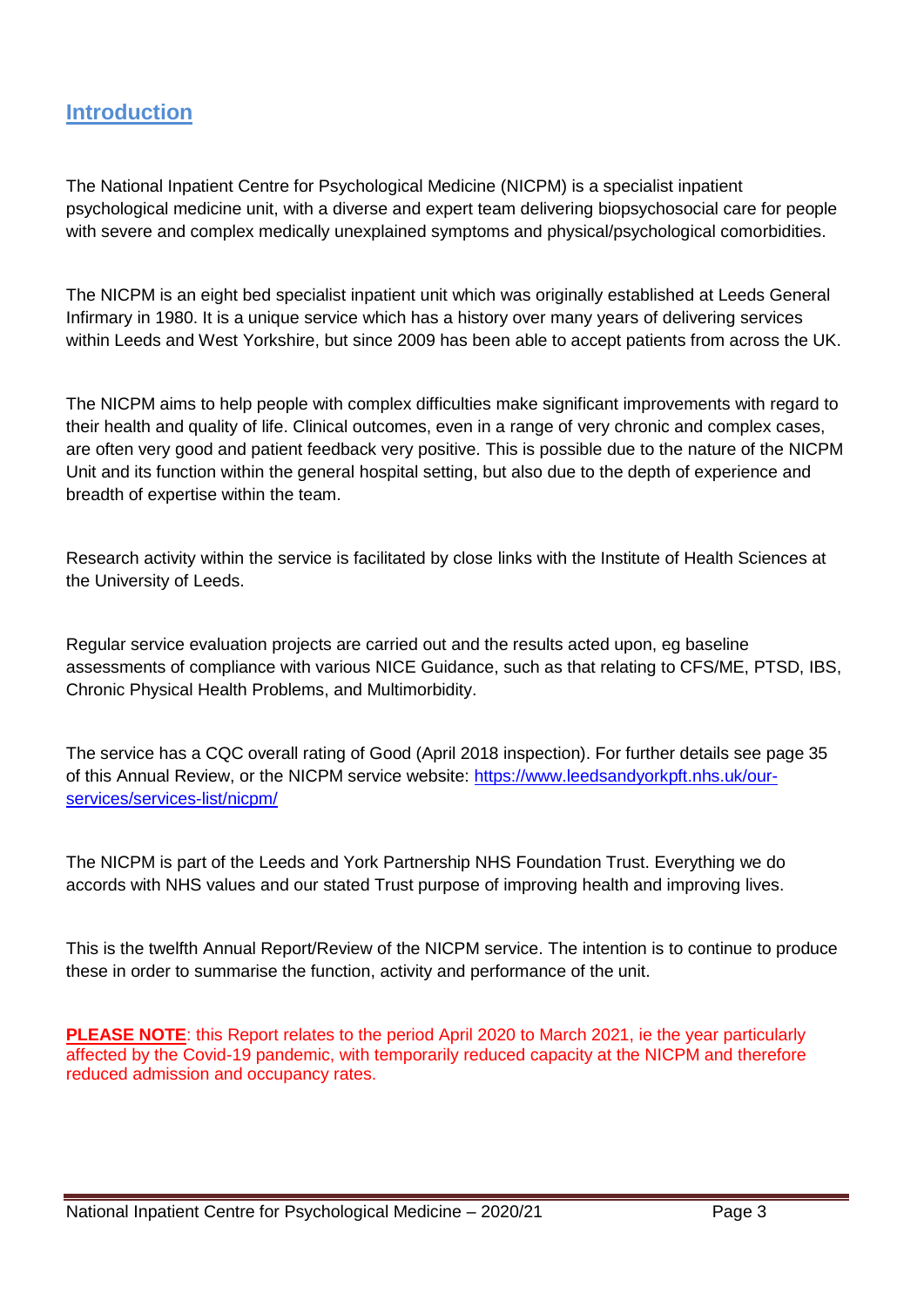# **Purpose**

#### **The NICPM team specialises in helping people with the following types of problems:**

- Severe and complex medically unexplained physical symptoms and illness
- Psychological difficulties affecting the management of long-term physical health conditions (physical / psychological comorbidities) at a serious level of severity
- Severe chronic fatigue syndrome (CFS/ME) (we provide the inpatient care for the [Leeds and West Yorkshire CFS/ME service\)](https://www.leedsandyorkpft.nhs.uk/our-services/cfsme-service/)

#### **The NICPM is staffed by a multidisciplinary team, with the following elements:**

- Liaison psychiatry doctors
- Nurses
- Occupational therapists
- Physiotherapists
- Cognitive behavioural therapists
- Dieticians
- Pharmacists, and
- Administrators

We have a very experienced and expert team who, between them, have a broad range of specialist training, including in general/physical medicine, mental health, physical, occupational, and cognitive behavioural therapies.

**We can also draw on expertise from other teams** including medical and surgical teams within the general hospital system, across the full range of specialities.

# **Treatment Approaches**

Patients referred to the NICPM will be contacted to discuss the aims of the admission and to answer any questions regarding treatment approaches, length of stay, housekeeping arrangements, etc. A key individual will keep contact with the patient about the proposed admission date. The first meeting may be an assessment in hospital or at home, or a visit to the unit. This usefully facilitates meeting key individuals from the team and an appreciation of the location of the unit in the general hospital.

On admission, and in the first week, the various members of the MDT will meet the patient and carry out specific assessments. These are then shared with the patient and at the weekly MDT meeting. The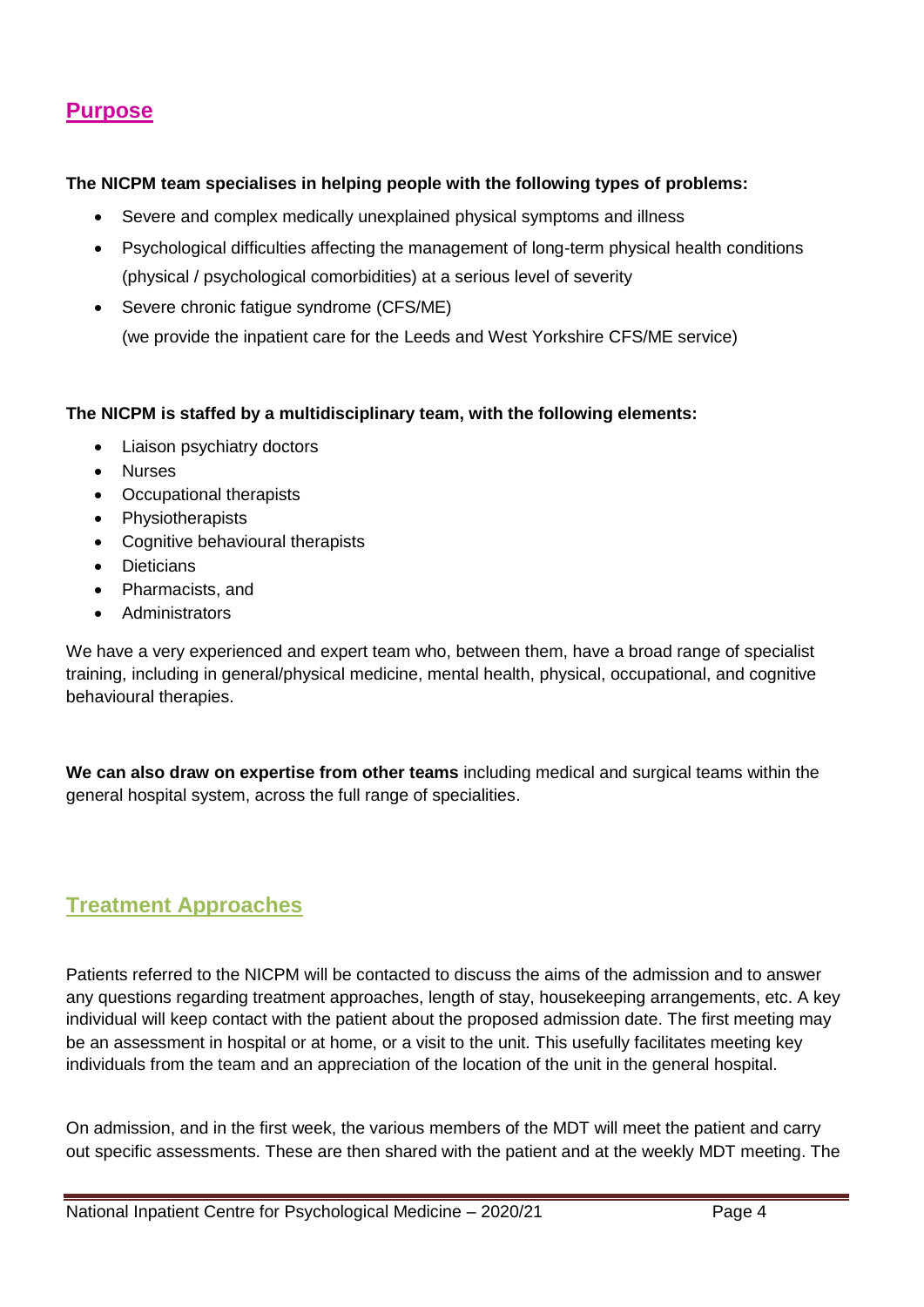care planning process is designed to encompass physical, psychological and social health needs. Care plans are designed by the team in collaboration with the patient.

#### **Physical** (for example)

Physical monitoring - liaison with and input from medical/surgical teams within the general hospital system, across the full range of specialities.

Any required physical treatments to improve health.

Programmes to improve physical functioning – Occupational Therapist and Physiotherapist interventions.

Graded activity programmes - particularly in relation to fatigue.

Pharmacological treatments.

#### **Psychological** (for example)

A range of modalities and approaches are available, delivered on an individualised basis. Patients may also be referred into various groups as relevant to them and their needs.

Programmes to deal with particular fears and anxieties (graded exposure)

Individual sessions with key members of the multidisciplinary team - focus on particular areas of the psychological care plan - working with ambivalence / motivation / symptom management, etc.

Full range of cognitive behavioural and related approaches, mindfulness, compassion-focussed therapy, EMDR, etc.

Family members and carers are offered support and can be included in discussions around clinical care, with the agreement and consent of the patient concerned.

#### **Social** (for example)

Specific social needs are assessed in relation to the patient's home and community situation. The unit is essentially a social space and patients are encouraged to talk to and engage with each other in the experience of being in hospital. To this end there are various groups and activities which enable the social environment to work therapeutically.

#### **Groups**

The unit provides a group treatment programme with psychotherapeutic, educational, and activitybased groups

#### **Safety and risk management**

Formal risk assessments are carried out regularly with all patients. Risk management plans are reviewed at all MDT meetings (at least weekly) and inform planned interventions, including observation procedures and individual and group therapies.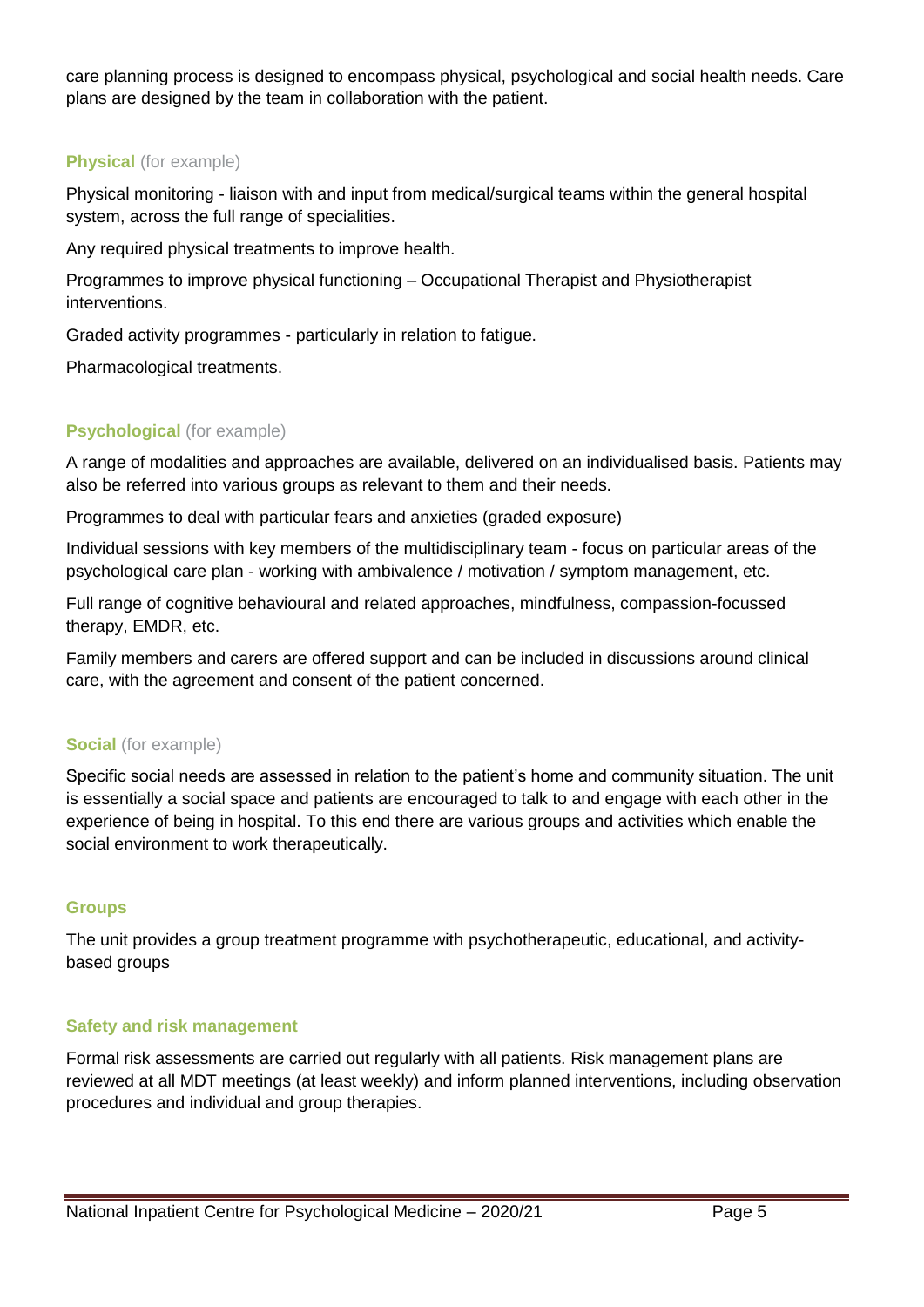# **Environment**

The unit is in the centre of Leeds with excellent rail, road and public transport links and parking facilities. This facilitates admission and visiting, but also means that the unit is ideally placed to help patients re-engage in normal activities in the wider community as and when possible and appropriate.

#### **The eight bedrooms all have:**

An electric profiling bed Vanity suite Wardrobe Bedside table Curtains and blind Armchair Privacy/observation window Extra wide 2 way opening doors Assistance call facilities

#### **In addition the Unit provides**

One assisted bathroom One independent bathroom One level access shower room (each with assistance call facility) Laundry Room Patient telephone

The NICPM is based at Leeds General Infirmary. Although this is a general hospital setting, the environment on the NICPM is specifically designed to provide a therapeutic environment for patients with mixed physical and psychological/emotional difficulties.

The unit provides a comfortable environment with communal areas where patients have the opportunity to socialise with peers but also have their own individual bedrooms. Patients have the use of two lounges which provide televisions, DVDs, music and other group and therapeutic activities.

The conservatory and balcony areas enable patients to spend time with their fellow patients and with their visitors in a relaxing environment.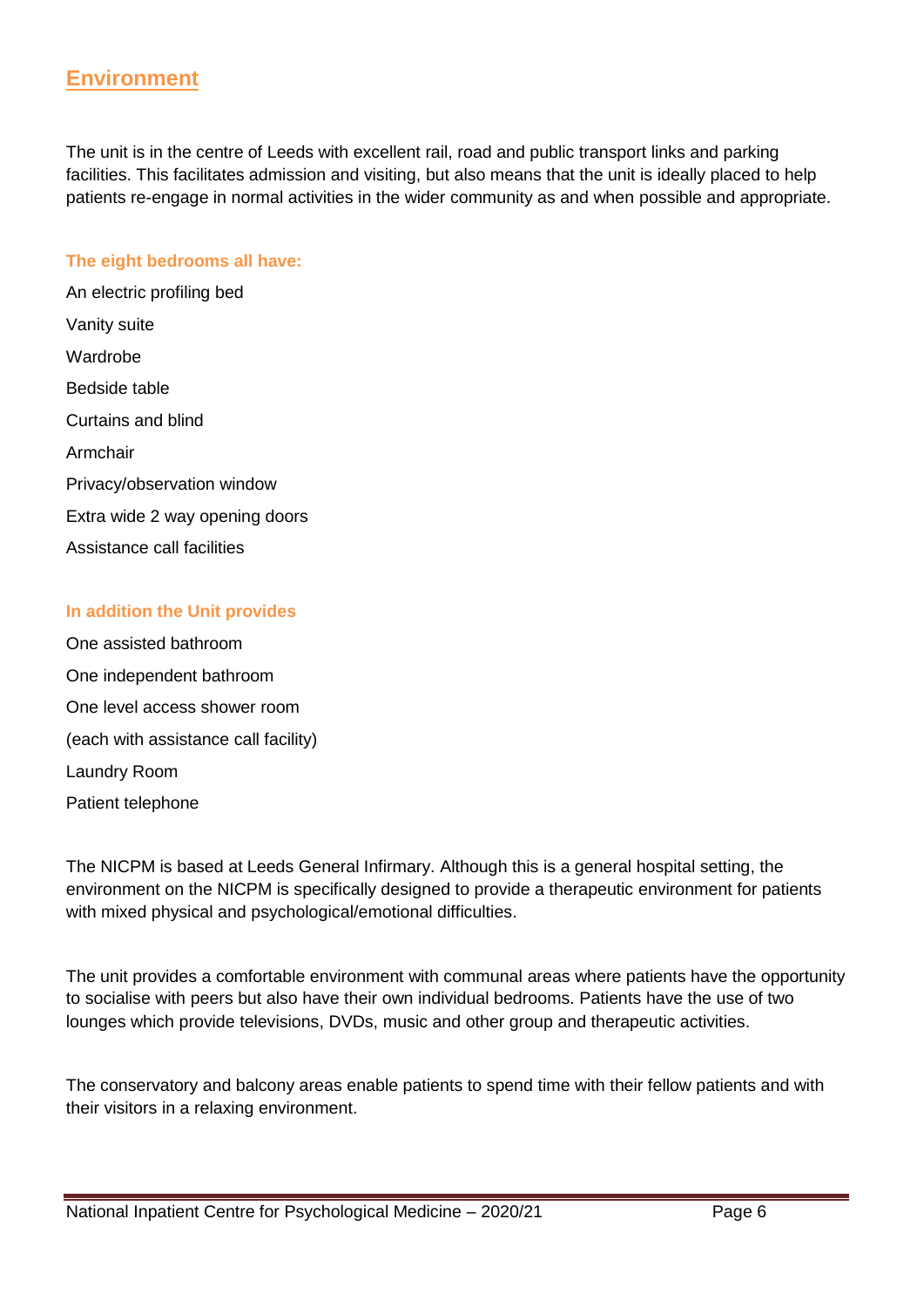### **Activity**

#### **Inpatient Treatment**

Data for all patients discharged from the NICPM between 1st April 2020 and 31st March 2021 are included in this report. In total:

- **11** patients were discharged during this period, which is a very much smaller number than in previous years. *This was due to some delayed discharges during the 2020/21 period, in addition to the temporary but very significant impact of the Covid-19 pandemic upon capacity*.
- **10** had been on the unit for a full treatment admission (as opposed to assessment and opinion/advice only).
- **9** (90.0%) of these were willing and able to complete all outcome measures, so forming the main group for the analysis.

Figures for **Age, Gender, Diagnoses** and **Length of stay (LOS)** relate to the whole group of **11.**

**All other** (ie outcome analysis) figures relate to the group of **9** with complete information.



#### Age Range of patients discharged between April 2020 and March 2021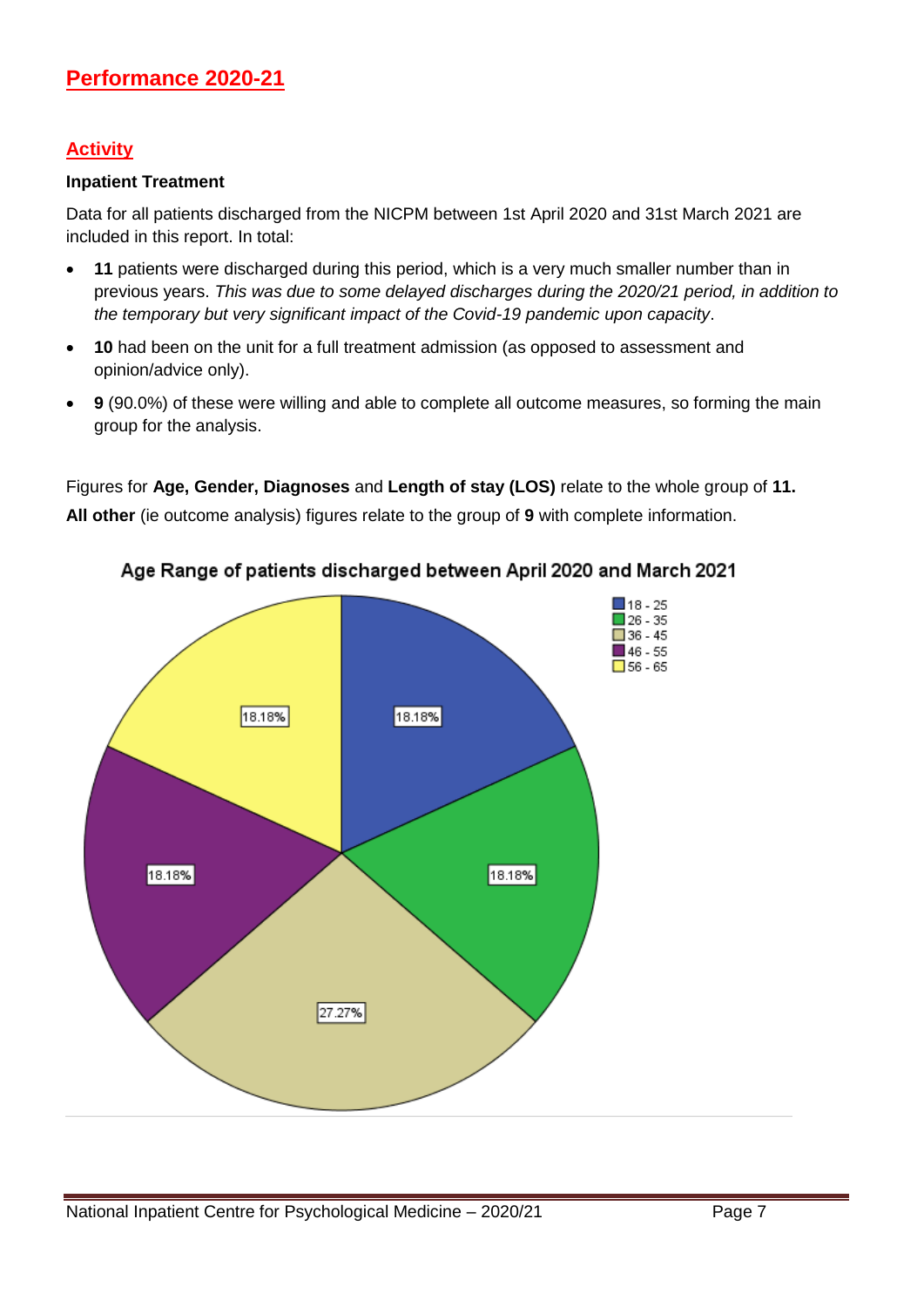

Gender of patients discharged between April 2020 and March 2021

**Approximate Female:Male ratio = 2:1**

#### **Diagnoses**

As mentioned earlier in this report, the NICPM team specialises in helping people with three main types of presentation:

- Severe and complex medically unexplained symptoms and illness.
- Physical and psychological comorbidities at a serious level of severity.
- Severe CFS/ME.

It is important to note that patients admitted to the unit may present with a broad range of conditions satisfying the criteria for various psychological or psychiatric diagnoses. For the period of this report, this range of diagnoses was as shown below: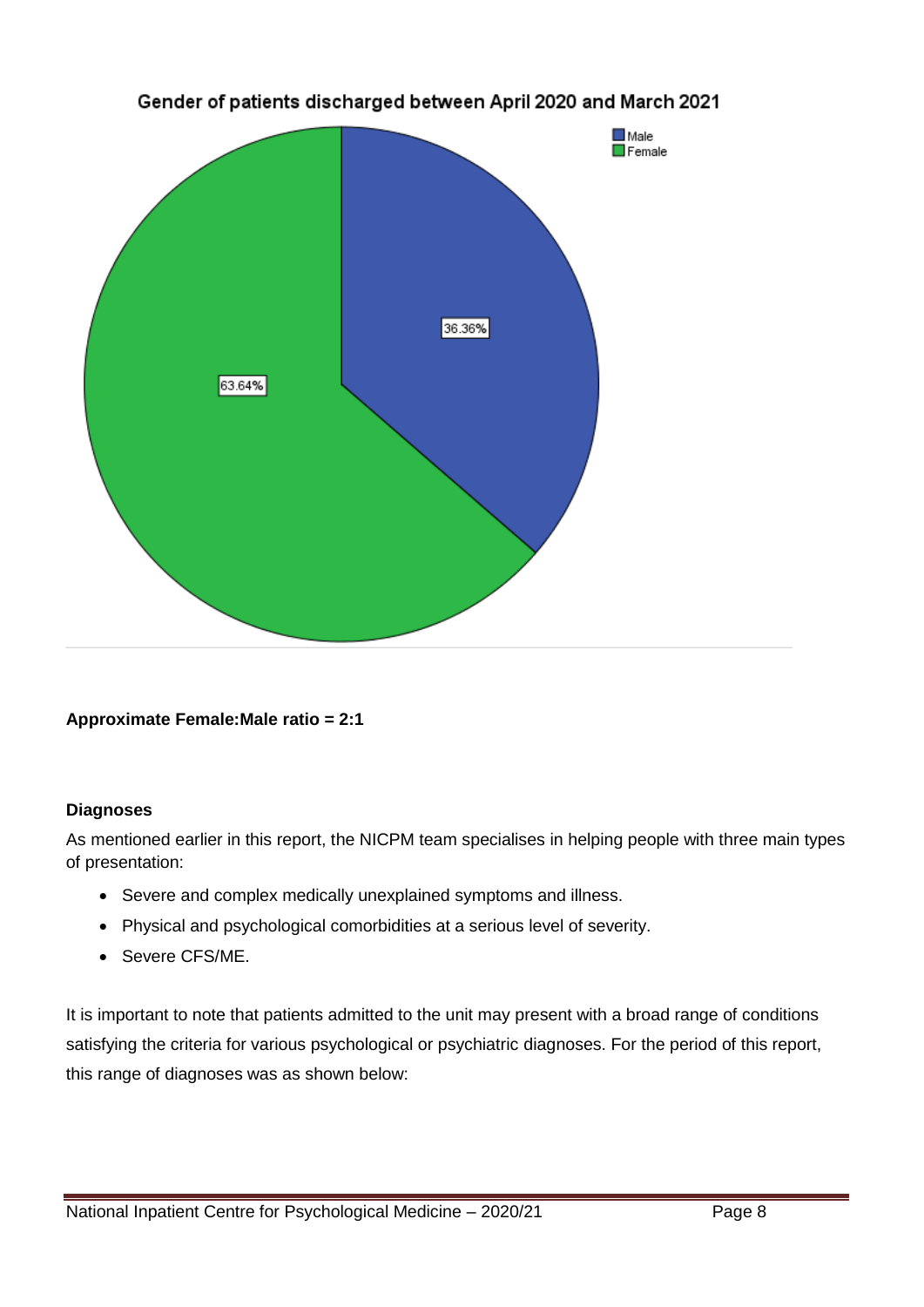

#### **Diagnoses:**

- F32.11 = Moderate depressive episode, with somatic symptoms
- F41.1 = Generalized anxiety disorder
- F41.2 = Mixed anxiety and depressive disorder
- F43.1 = Post-traumatic stress disorder
- F45.1 = Undifferentiated somotoform disorder
- F48.0 = Chronic fatigue syndrome (CFS/ME)**\***

**(\*NOTE:** CFS/ME is categorised in this section simply because, although far from ideal, the best fit within the system which we use for diagnostic classification (ICD-10) is F48.0. However, the NICPM team do not view CFS/ME as a mental disorder. People who suffer with CFS/ME have a physical illness, although generally without an identifiable organic pathology. Five patients had one of their diagnoses as CFS/ME at discharge.)

Similarly, patients admitted to the unit tend to present with a broad range of other / comorbid physical health diagnoses. For the period of this report, these diagnoses are as shown below: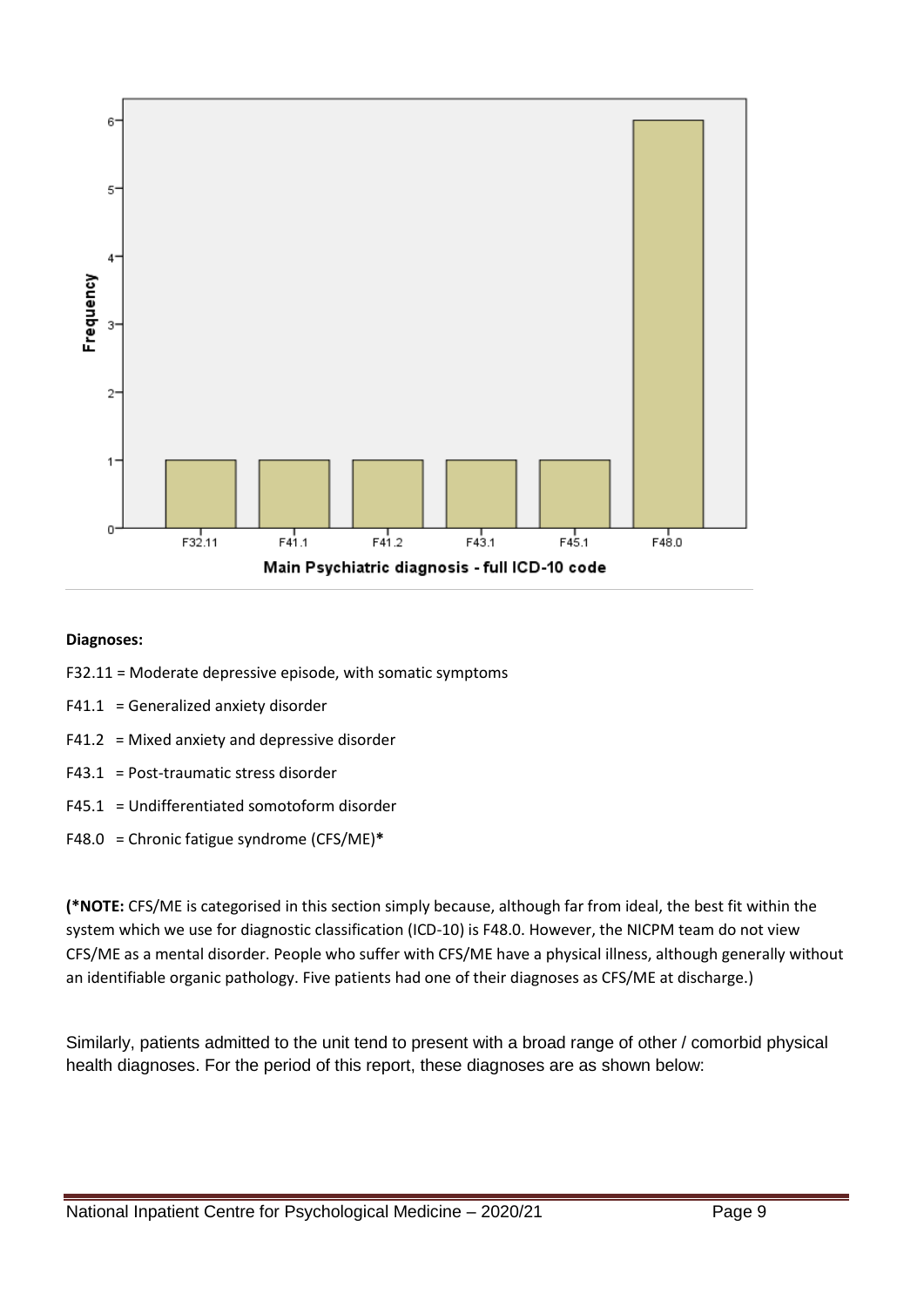

#### **Diagnoses:**

- Nil = no organic pathology / no physical diagnosis
- E11.62 = Type 2 diabetes mellitus, with skin complications
- G56.0 = Mononeuropathies of upper limb
- H40.05 = Glaucoma, with ocular hypertension
- I73.9 = Disorder of tympanic membrane
- K58.0 = Irritable bowel syndrome

**NOTE**: for ease of presentation and interpretation the tables above only show the MAIN psychiatric and physical diagnoses for each person – many patients admitted to the NICPM have multiple psychiatric and multiple physical diagnoses as comorbid presentations. The result of this is that many patients being cared for by the NICPM service are suffering with very complex presentations, involving combinations of multiple physical and multiple psychological symptoms and conditions.

**(ALSO PLEASE NOTE**: All of the diagnostic categories detailed above refer to those present at the point of discharge, not at admission. This is important because in some cases the discharge diagnoses are not the same as those at admission. This is due to people recovering to the point of no longer satisfying criteria for a particular diagnostic category, and has been the case in relation to various conditions, including some people coming to the unit with severe and complex CFS/ME.)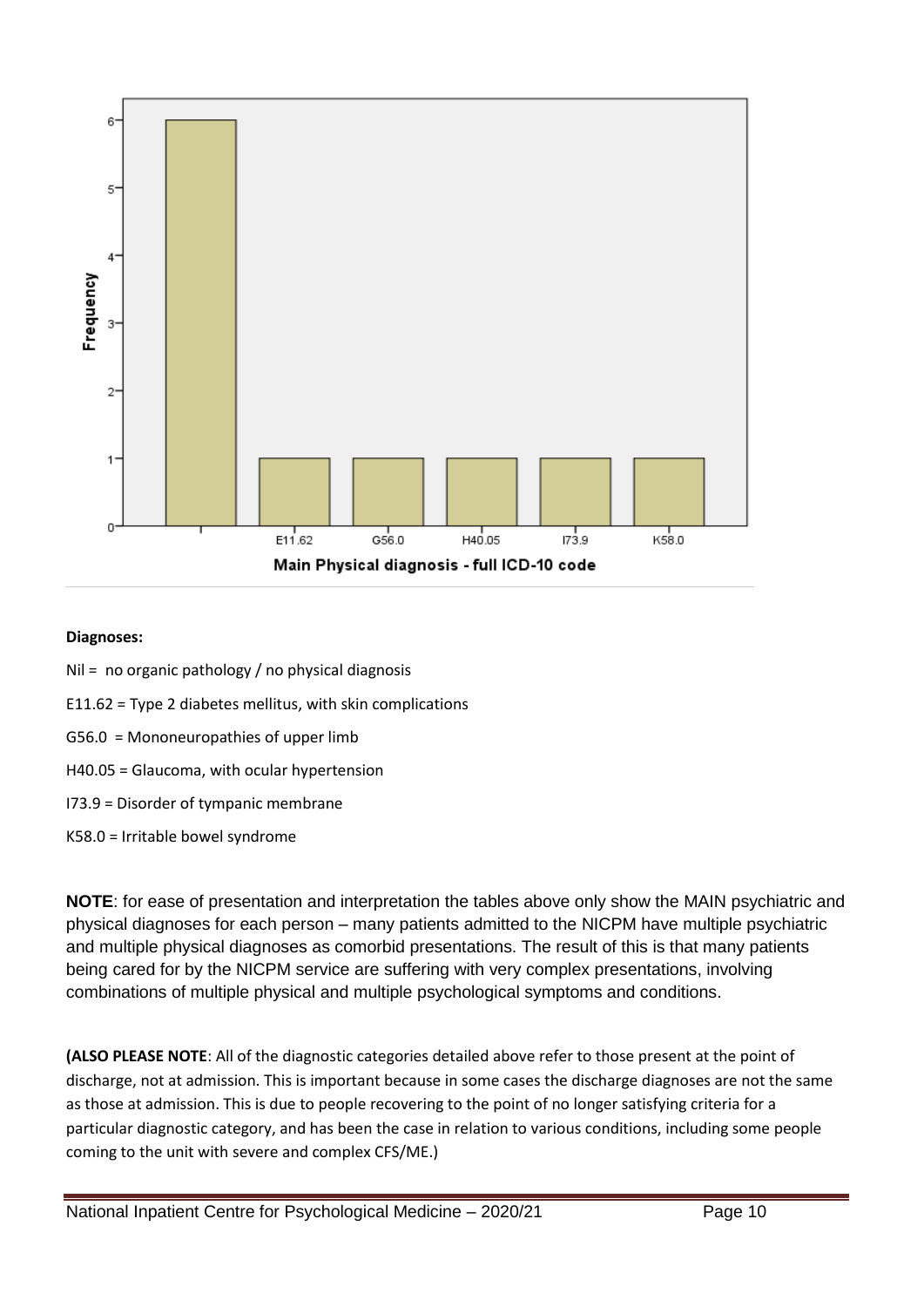#### **Length of stay, April 2020 – March 2021**



The whole group duration of admission (LOS) ranged from 4.1 to 42 weeks, with an average of 22.3 weeks. This is longer than in any previous year of this service, and is in part due to the Covid-19 pandemic and some delayed discharges. For the 20% of the group with the longest admissions the LOS ranged from 29.1 to 42 weeks, with an average of 33.4 weeks. If the figures for those patients are excluded from the analysis, the duration of admission for the remaining 80% ranges from 4.1 to 27.0 weeks, with an average of 18.1 weeks.

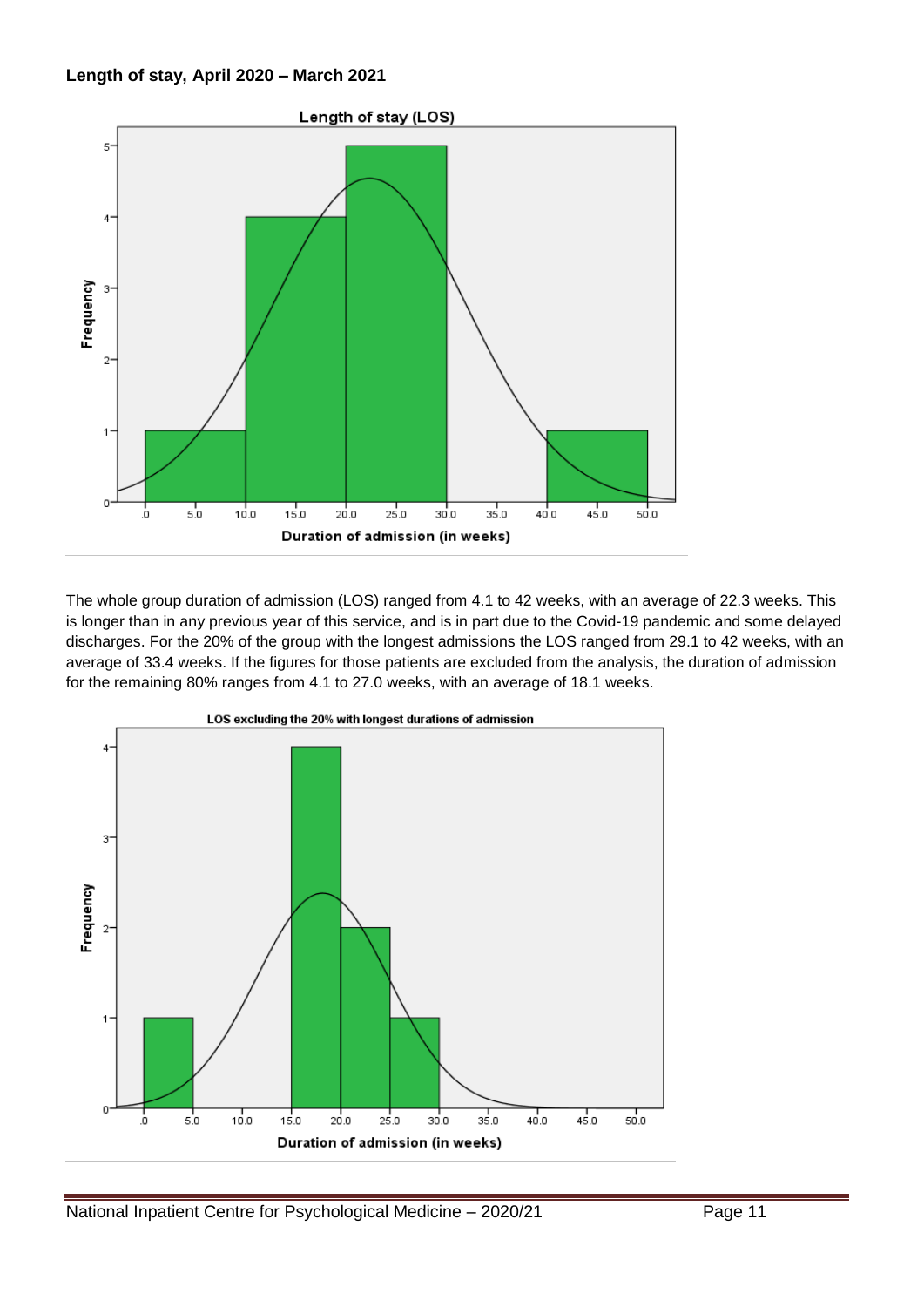#### **Clinical Outcome Measures**

The NICPM provides a unique service for the broad range of people suffering with severe and complex MUS. Outcome measurement takes place routinely, providing evidence of clinical effectiveness in what is a highly selected group of very complex cases. Many of these cases have previously been found to be intractable or untreatable by other services, hence the referral to the NICPM. In the context of the severe and complex nature of these cases and the difficult nature of this work the outcome figures are good.

#### **1. Clinical Global Impression (Improvement) Scale - CGI-I**

The CGI-I score is established by consensus within the multidisciplinary team, at the point of discharge, according to a 7 point Likert scale with items as shown in the Key to the CGI-I chart below. The proportions of patients showing **improvement** on the CGI-I have been as follows:

**81%** in 2009/10

(Major improvement 22%, Moderate improvement 34%, Minor improvement 25%)

**90%** in 2010/11

(Major improvement 33%, Moderate improvement 33%, Minor improvement 24%)

**89%** in 2011/12

(Major improvement 48%, Moderate improvement 33%, Minor improvement 7%)

**93%** in 2012/13

(Major improvement 48%, Moderate improvement 33%, Minor improvement 11%)

**95%** in 2013/14

(Major improvement 26.3%, Moderate improvement 47.4%, Minor improvement 21.1%)

**100%** in 2014/15

(Major improvement 47.1%, Moderate improvement 47.1%, Minor improvement 5.8%)

**100%** in 2015/16

(Major improvement 59.1%, Moderate improvement 36.4%, Minor improvement 4.5%)

**100%** in 2016/17

(Major improvement 61.1%, Moderate improvement 33.3%, Minor improvement 5.6%)

**95%** in 2017/18

(Major improvement 55.0%, Moderate improvement 35.0%, Minor improvement 5.0%)

**100%** in 2018/19

(Major improvement 64.7%, Moderate improvement 5.9%, Minor improvement 29.4%)

**100%** in 2019/20

(Major improvement 73.3%, Moderate improvement 13.3%, Minor improvement 13.3%)

**100%** in 2020/21

(Major improvement 77.8%, Moderate improvement 22.2%, Minor improvement 00.0%)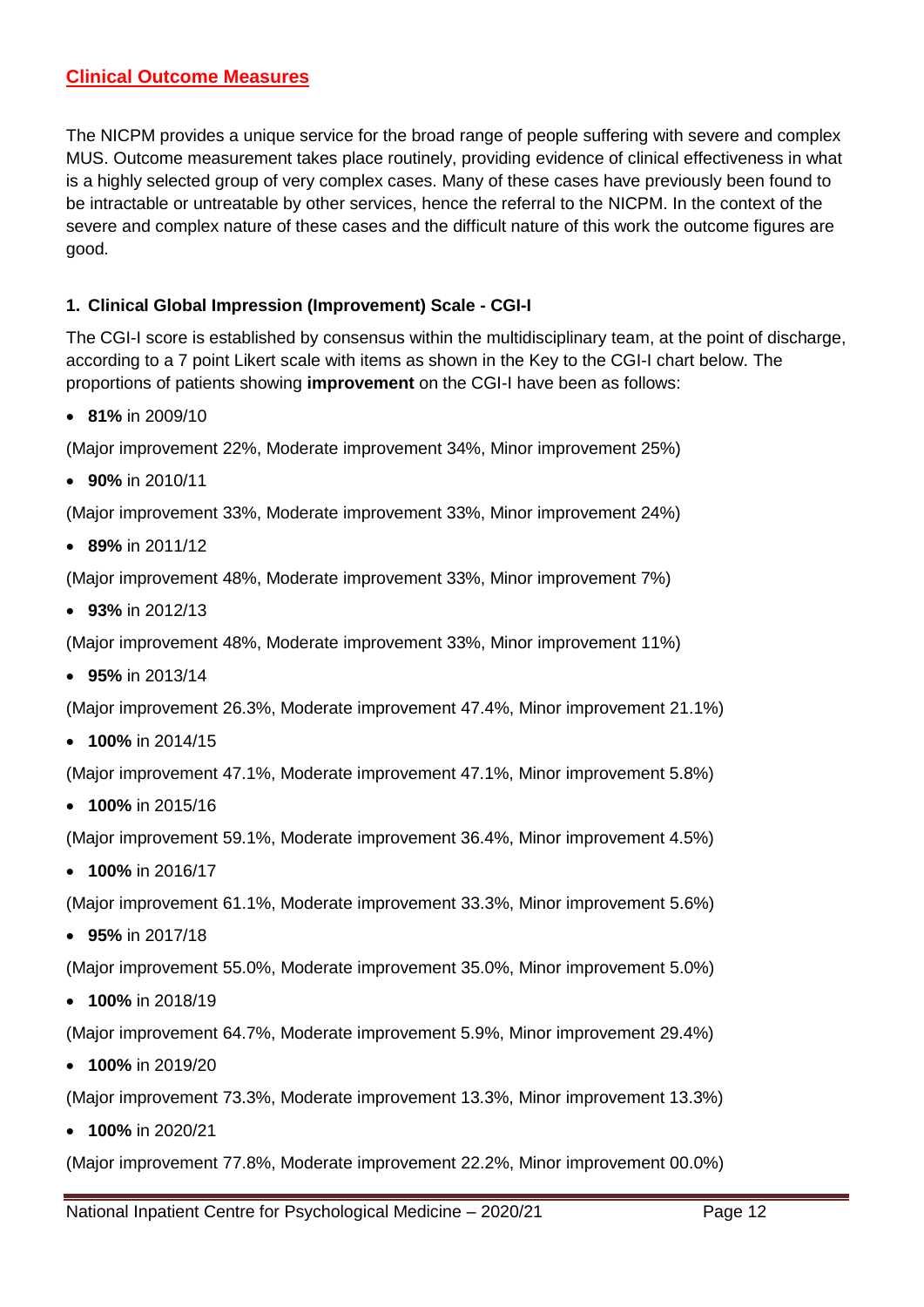#### **April 2020 – March 2021**

As shown in the chart below, 7 of the 9 patients (**100%**), in what is a highly selected group with severe and complex presentations, scored at either **Moderate or Major improvement** on the CGI-I Scale.



#### **Key:**

- 1 = Major improvement
- 2 = Moderate improvement
- 3 = Minor Improvement
- 4 = No change
- 5 = Minor deterioration
- 6 = Moderate deterioration
- 7 = Major deterioration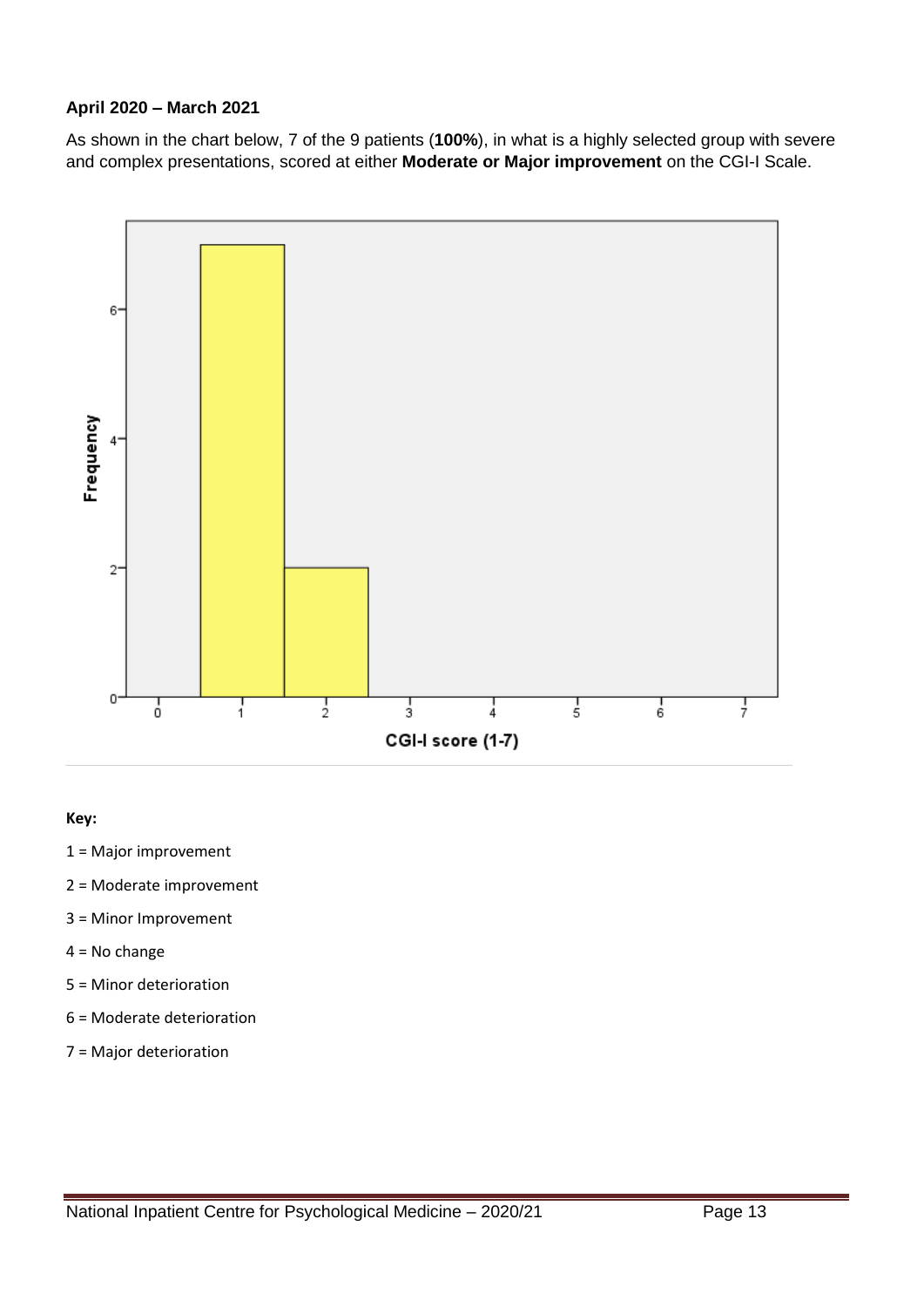#### **2. Clinical Global Impression (Severity) Scale - CGI-S**

The CGI-S score is established at two time points: first at admission and again at discharge. This measure is based upon the following question and 7 point Likert scale:

"Considering our clinical experience with such conditions, how ill is the patient at this time point?"

- $1 = Not$  at all ill
- 2 = Borderline ill
- $3 =$  Mildly ill
- $4 =$  Moderately ill
- 5 = Markedly ill
- 6 = Severely ill
- 7 = Among the most extremely ill patients

At admission, 100% of patients scored either (4) Moderately, (5) Markedly, (6) Severely, or (7) Extremely ill.

At discharge, the category (score) had changed (reduced) for all 9 (100%) of the patients.

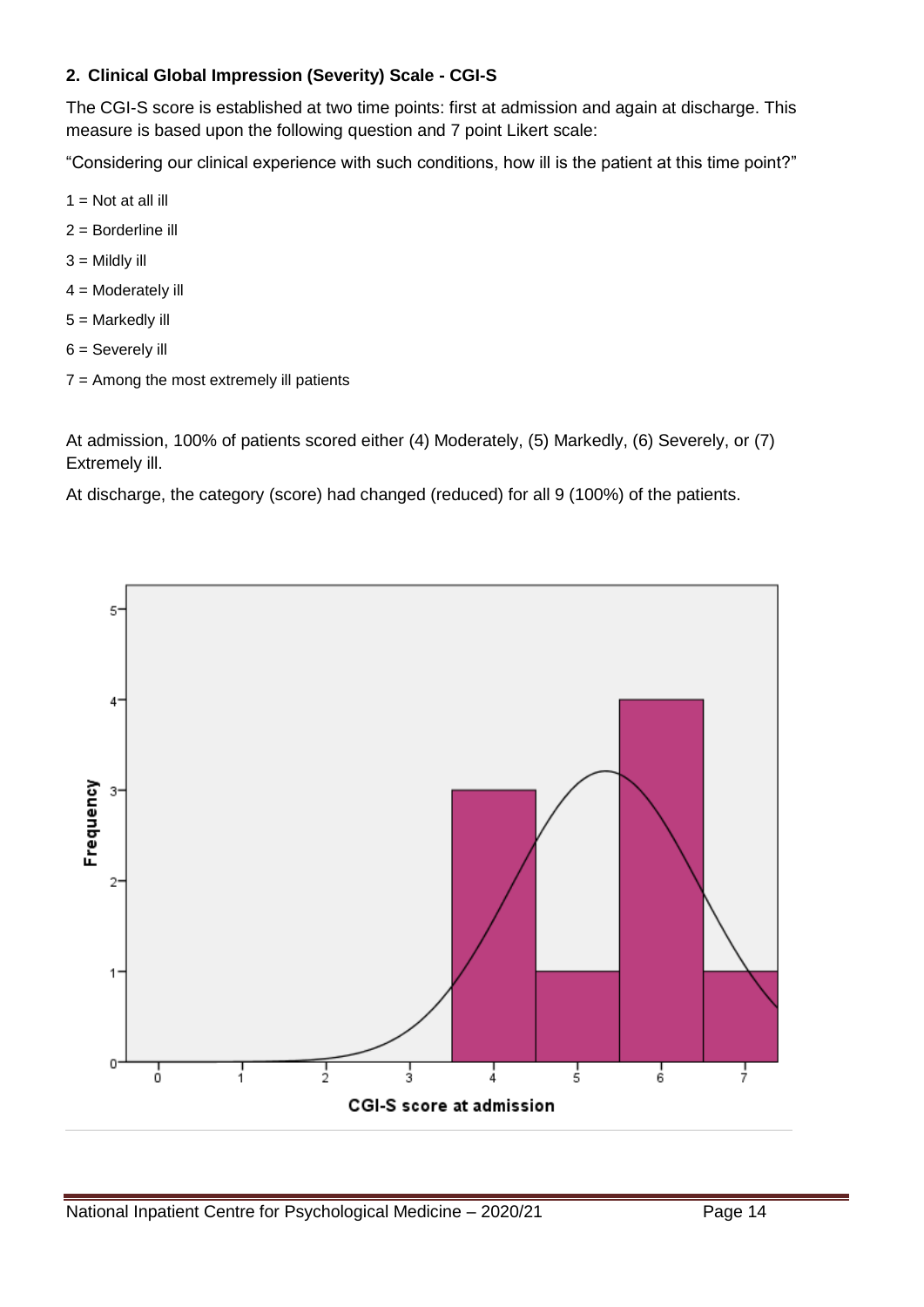

#### **3. CORE-OM**

The CORE-OM is a self-report questionnaire which, in essence, measures patients' level of psychological distress. It consists of 34 questions that cover 4 dimensions:

- a) W: subjective well-being
- b) P: problems/symptoms
- c) F: life functioning
- d) R: risk/harm

Patients are asked to respond based on how they have been feeling over the last week, using a 5 point scale ranging from 'not at all' to 'most or all of the time'. The responses are then averaged to obtain a mean score to determine the patient's level of current global psychological distress, which can be rated on a continuum from 'healthy' to 'severe'. At the NICPM the questionnaire is administered on admission and then at discharge to provide a comparison of the pre- and post-treatment scores as a measure of outcome.

(Patients who are admitted only for a brief period of assessment are not asked to complete a CORE-OM questionnaire on discharge.)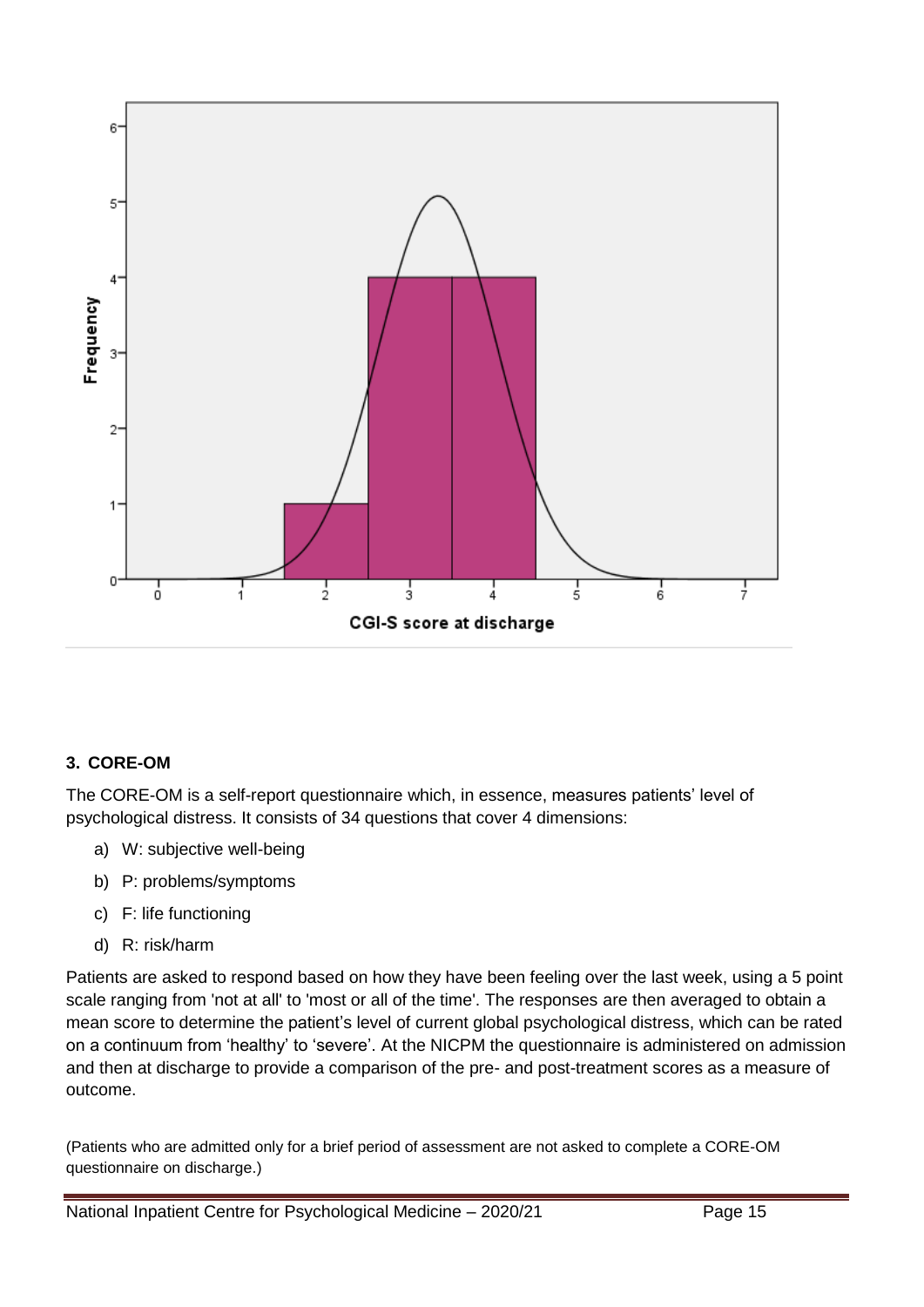#### **April 2020 – March 2021:**

- Wellbeing subscale 88.9% improved
- Problems subscale 88.9% improved
- Functioning subscale 88.9% improved

Not all the same people as for the 88.9% CORE W and CORE P results.

Risk subscale 22.2% improved

Note: 44.4% scored zero and 11.1% scored extremely low for Risk even at admission, so all 55.5% scored unchanged at discharge. The only person scoring significantly for Risk at admission (score = 2.00) scored very low by the time of discharge (score  $= 0.83$ ).

Data gathered on the CORE-OM forms is represented below.

(**NOTE**: on this measure, and the construction of the charts shown below, a positive change in subscale and total CORE scores (ie above the zero line on the bottom axis) is desirable and is evidence of improvement / reduced distress.)

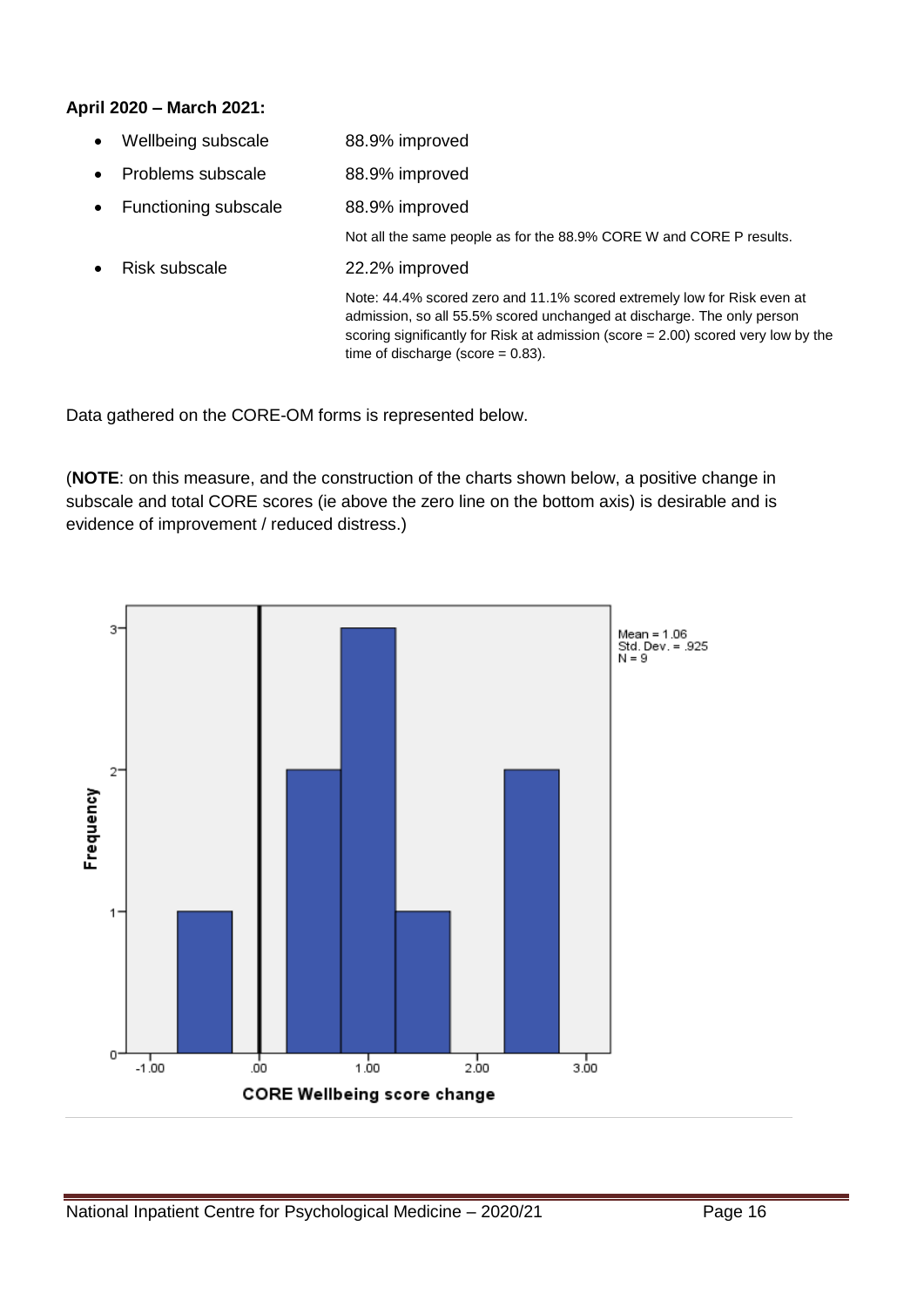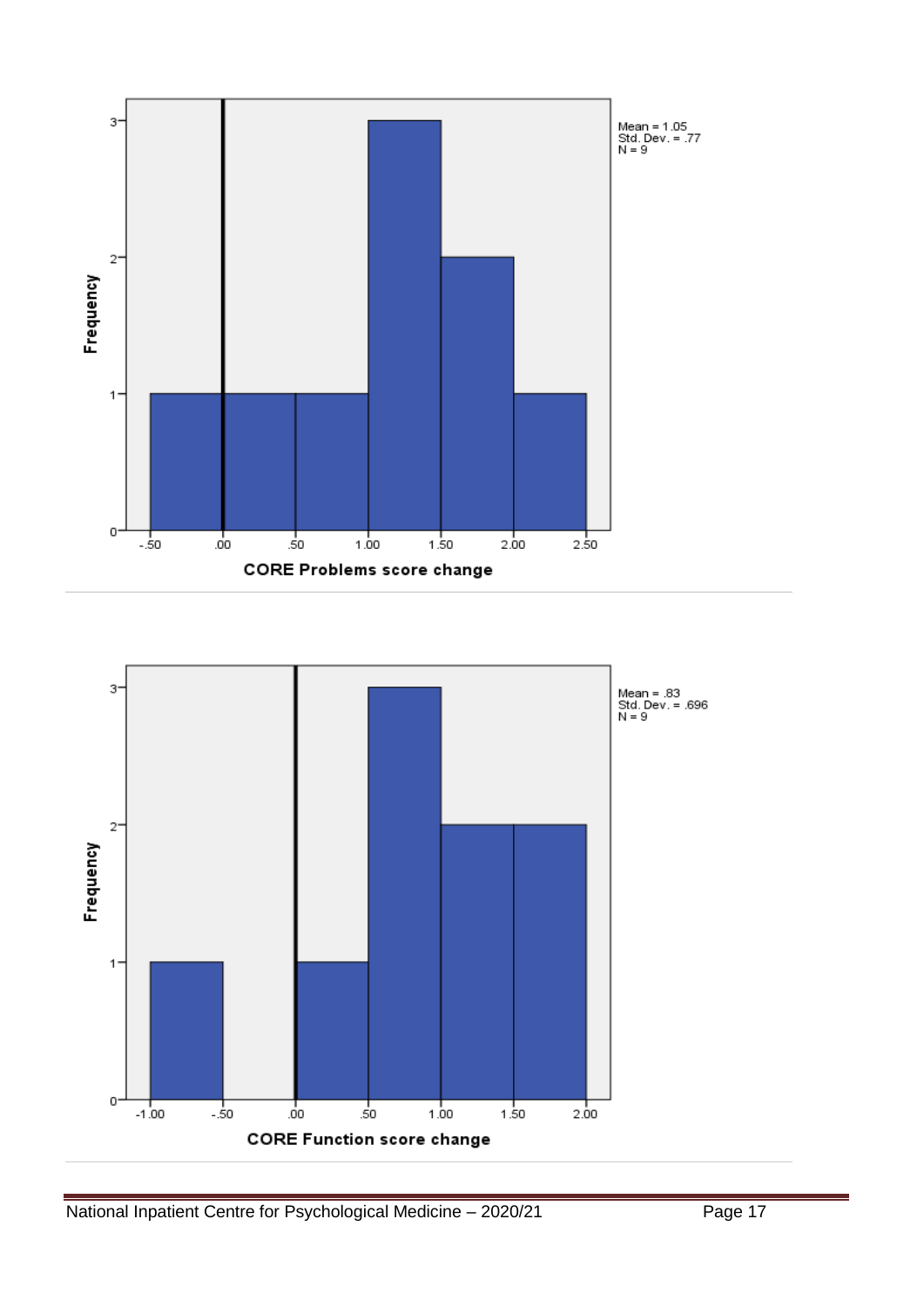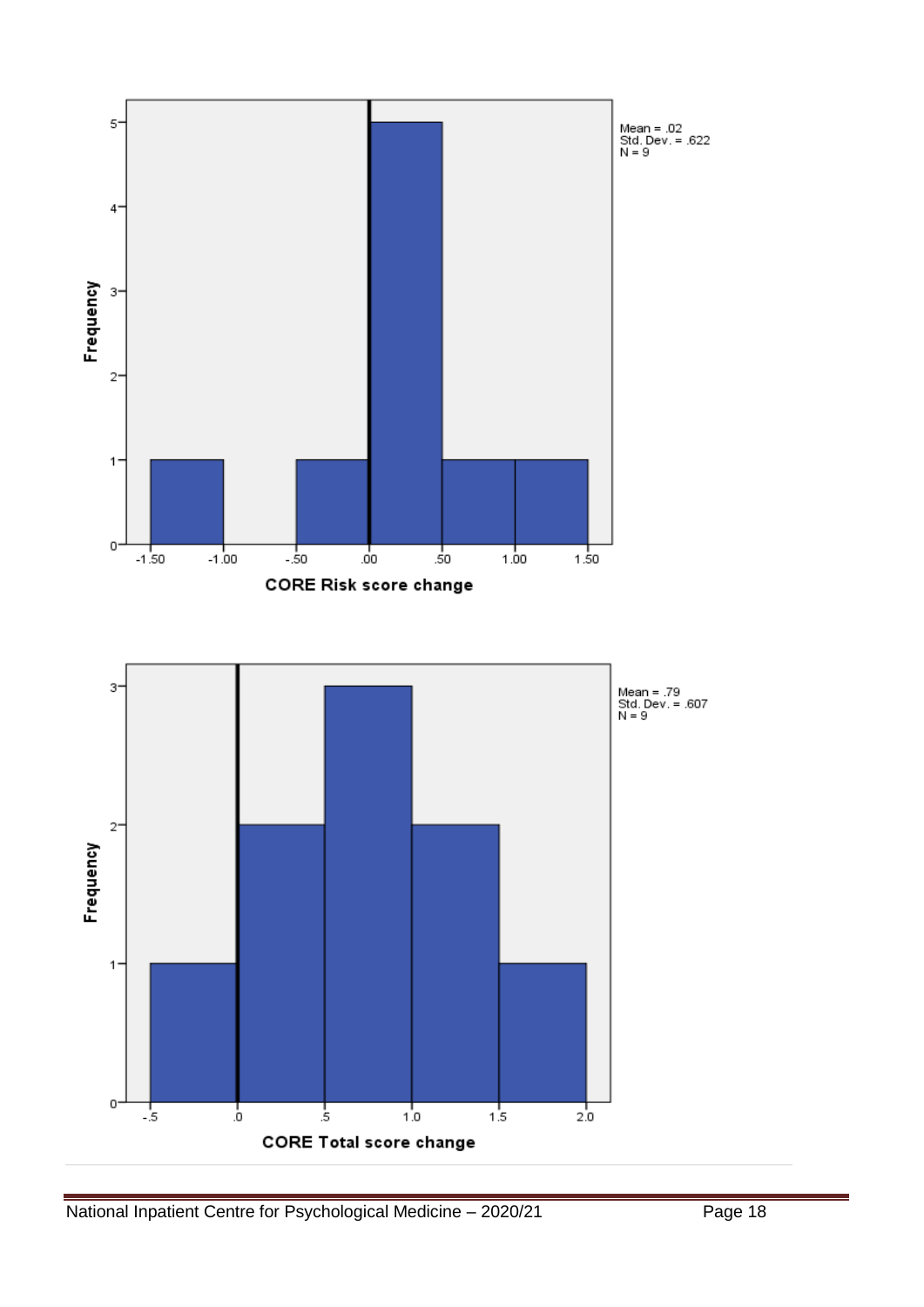#### **4. EQ-5D-5L**

This measure asks the scorer to rate against 5 levels across 5 domains:

- a) Mobility
- b) Self-care
- c) Usual activities
- d) Pain / discomfort
- e) Anxiety / depression

Plus a 100 point Visual Analogue Scale (VAS) to indicate overall "how good or bad your health is".

#### **April 2020 – March 2021:**

Of those people who initially scored at the level of experiencing significant problems in each particular domain (ie score  $3 =$  moderate,  $4 =$  severe, or score  $5 =$  extreme problems), the proportion of those scoring themselves as improved during the admission was as follows:

| $\bullet$ | <b>Mobility</b>        | improved in 75.0% of patients                             |
|-----------|------------------------|-----------------------------------------------------------|
| $\bullet$ | Self-care              | improved in 100% of patients                              |
|           | • Usual activities     | improved in 100% of patients                              |
|           | • Pain / discomfort    | improved in 33.3% of patients (33.3% scored as unchanged) |
|           | • Anxiety / depression | improved in 42.9% of patients (28.6% scored as unchanged) |
|           |                        |                                                           |

Also, across the whole patient group:

| • At least one domain         | improved in 100% of patients                                      |
|-------------------------------|-------------------------------------------------------------------|
| • Overall health score on VAS | improved in 88.9%% of patients (ie all but one of the 9 patients) |

#### **NOTE**:

- The following charts have been constructed using the dataset of the whole patient group of 9.
- In the construction of the first 5 of these charts, a positive change in the X axis (ie an increase in score by 1, 2, 3 or 4 steps, calculated as score at Admission minus score at Discharge) is desirable as evidence of improvement in functioning, etc., and is indicated by the score change columns to the right of the reference line on the bottom axis.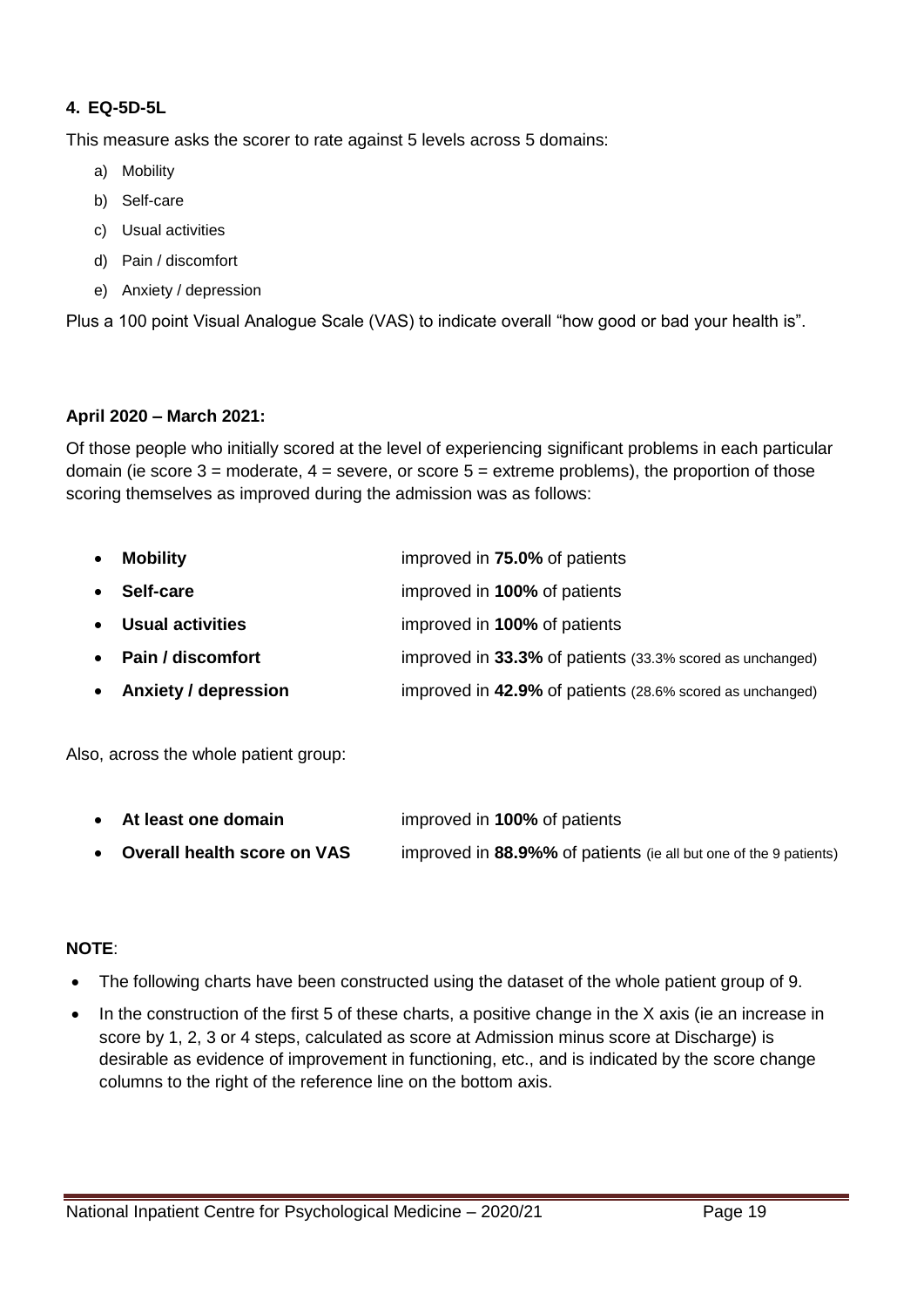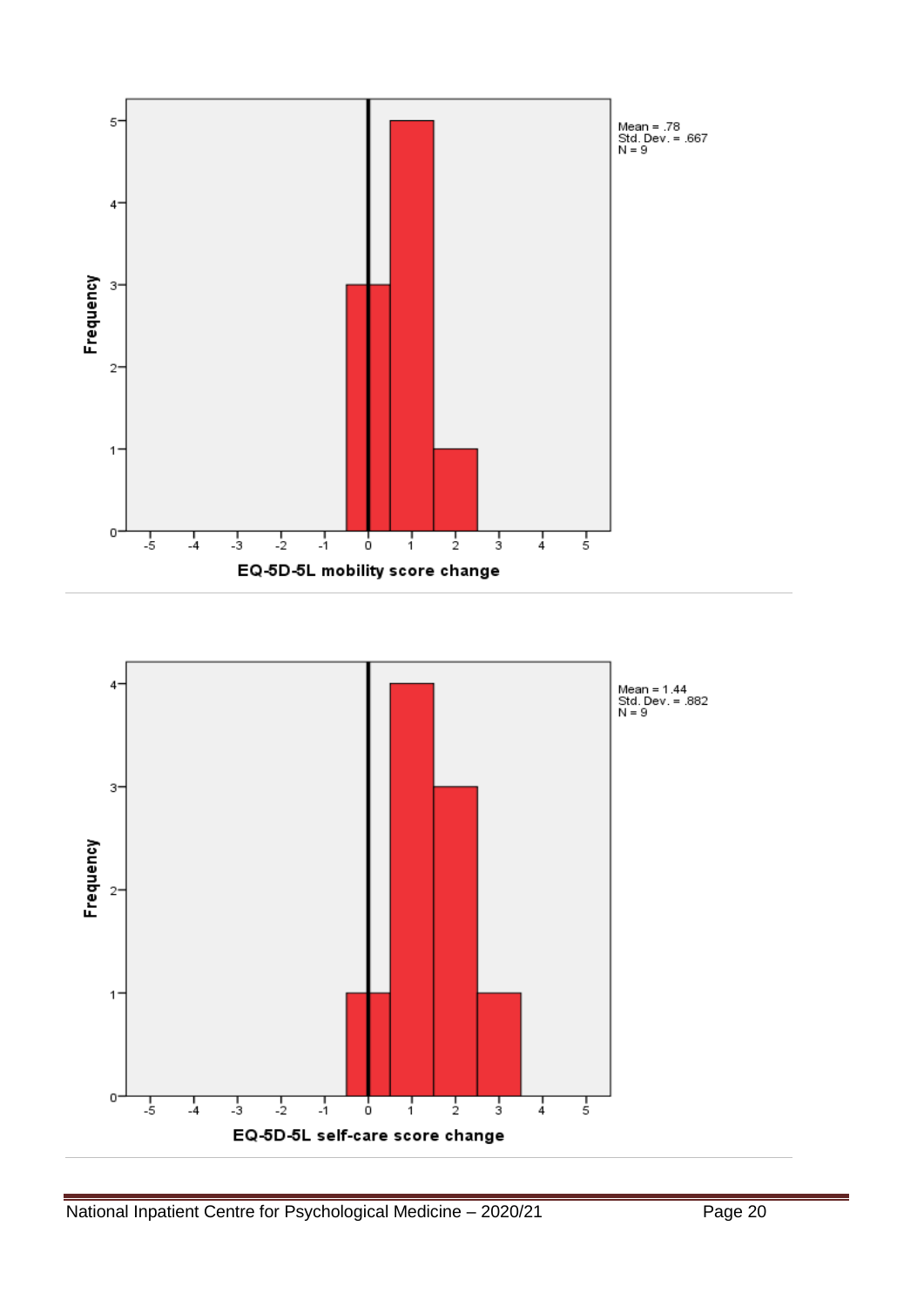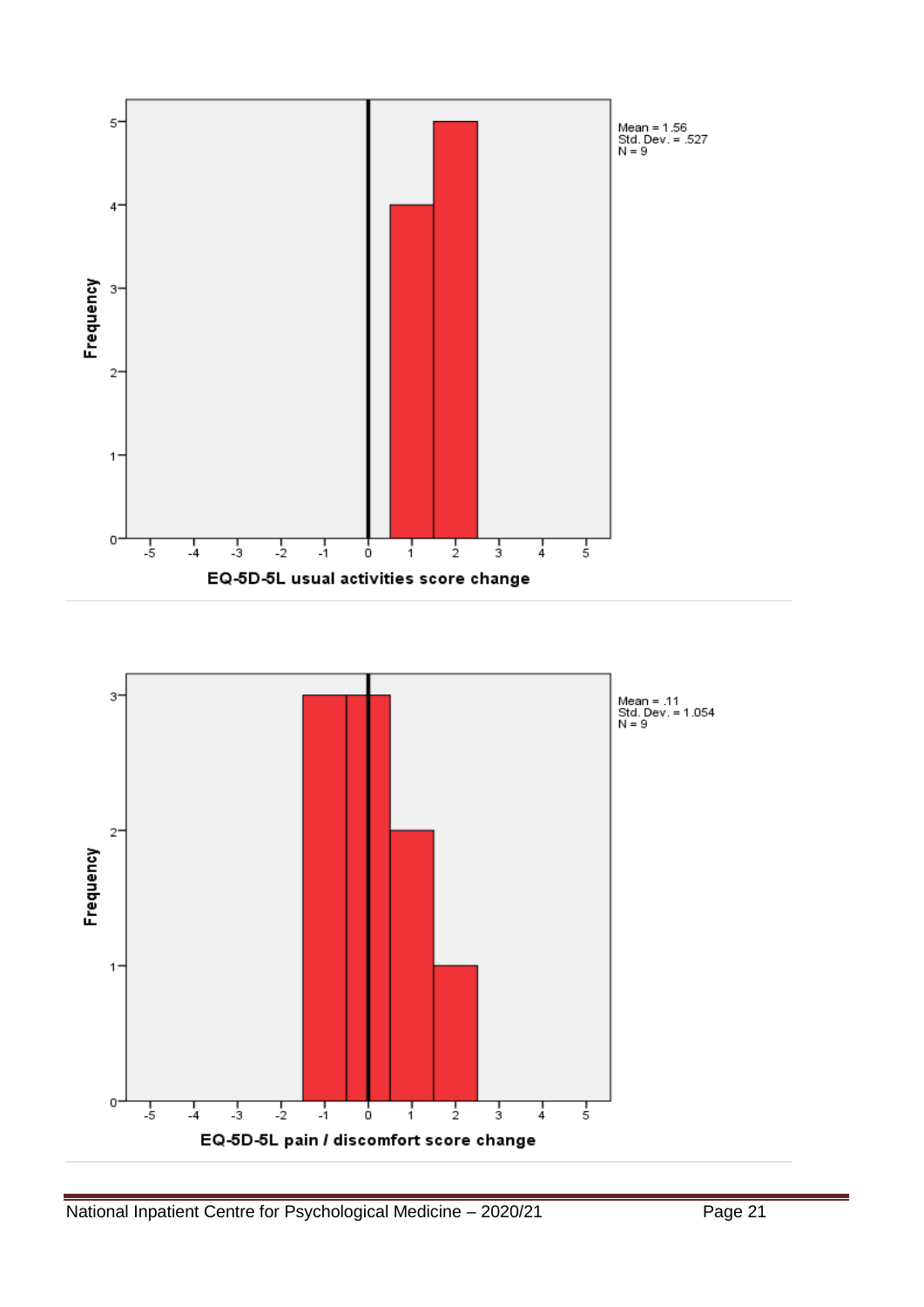

Similarly, in the chart below illustrating Overall Health Score Change (ie using the scores from the 100 point EQ-5D-5L Visual Analogue Scale) a positive change is desirable as evidence of improvement, as indicated by the columns to the right of the reference line on the bottom axis.

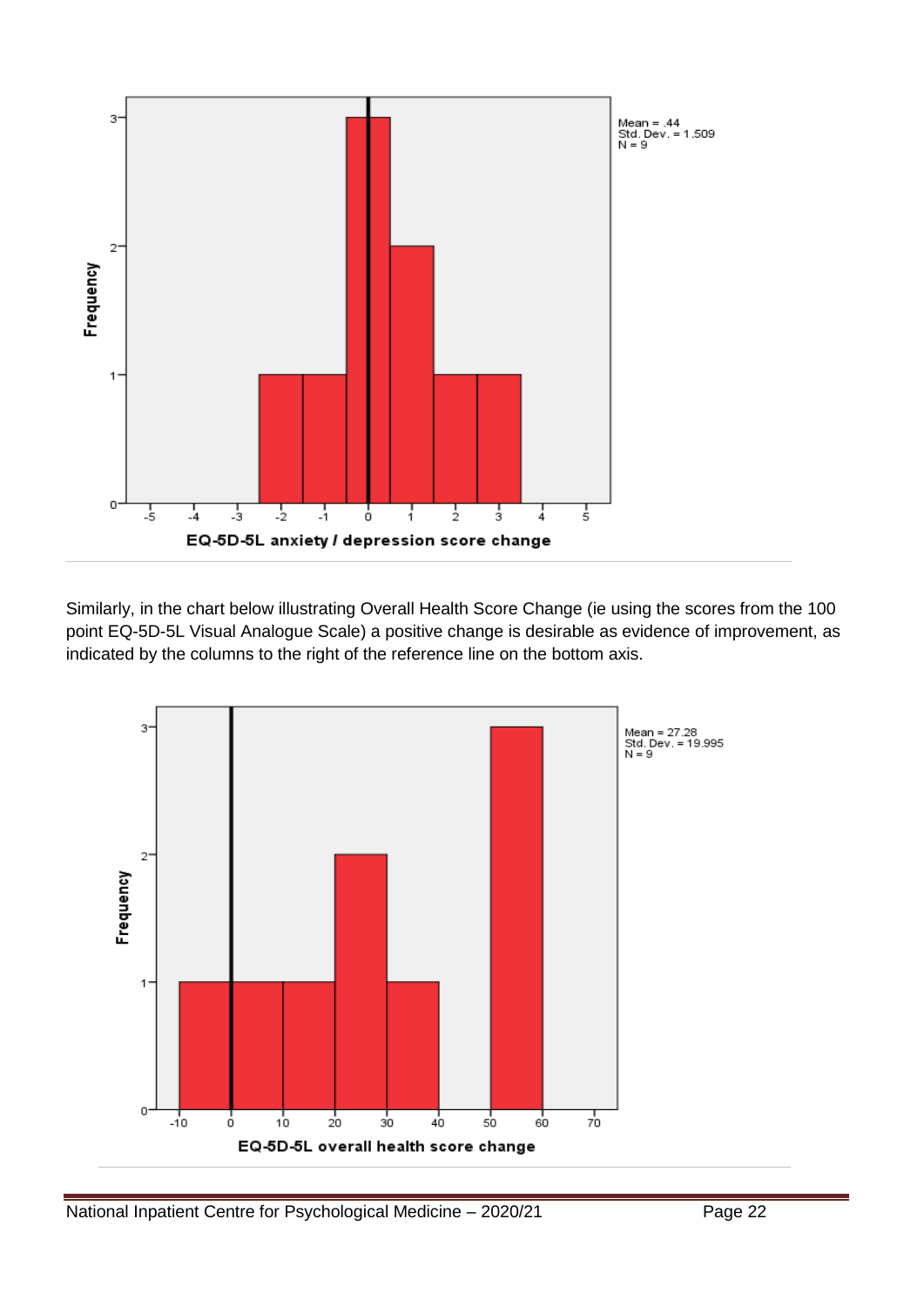#### **5. TOMs (Therapy Outcome Measures)**

The TOMs is a clinician-rated outcome measure which is used, as part of a therapeutic approach, as many times as required and helpful during the admission (this varies depending upon the individual patient and their needs). Results for this annual report are taken from the TOMs scores at admission and then at discharge, providing a comparison of scores covering the following 4 subscales:

- a) Impairment
- b) Activity
- c) Participation
- d) Well-being

This is a measure which has been validated and used very widely within healthcare services, particular those with a significant Occupational Therapy component. The figures given here relate to use of the standard version of TOMs.

#### **April 2020 – March 2021:**

In each particular domain, the proportion of those showing an improvement of at least 1.0 points score change during the admission was as follows:

| $\bullet$ | Impairment      | improved in 100% of patients |
|-----------|-----------------|------------------------------|
|           | • Activity      | improved in 100% of patients |
|           | • Participation | improved in 100% of patients |
| $\bullet$ | Wellbeing       | improved in 100% of patients |

(**NOTE**: on this measure, and the construction of the charts shown below, any positive change in subscale TOMs scores (ie above the zero line on the bottom axis) is desirable and is evidence of improvement.)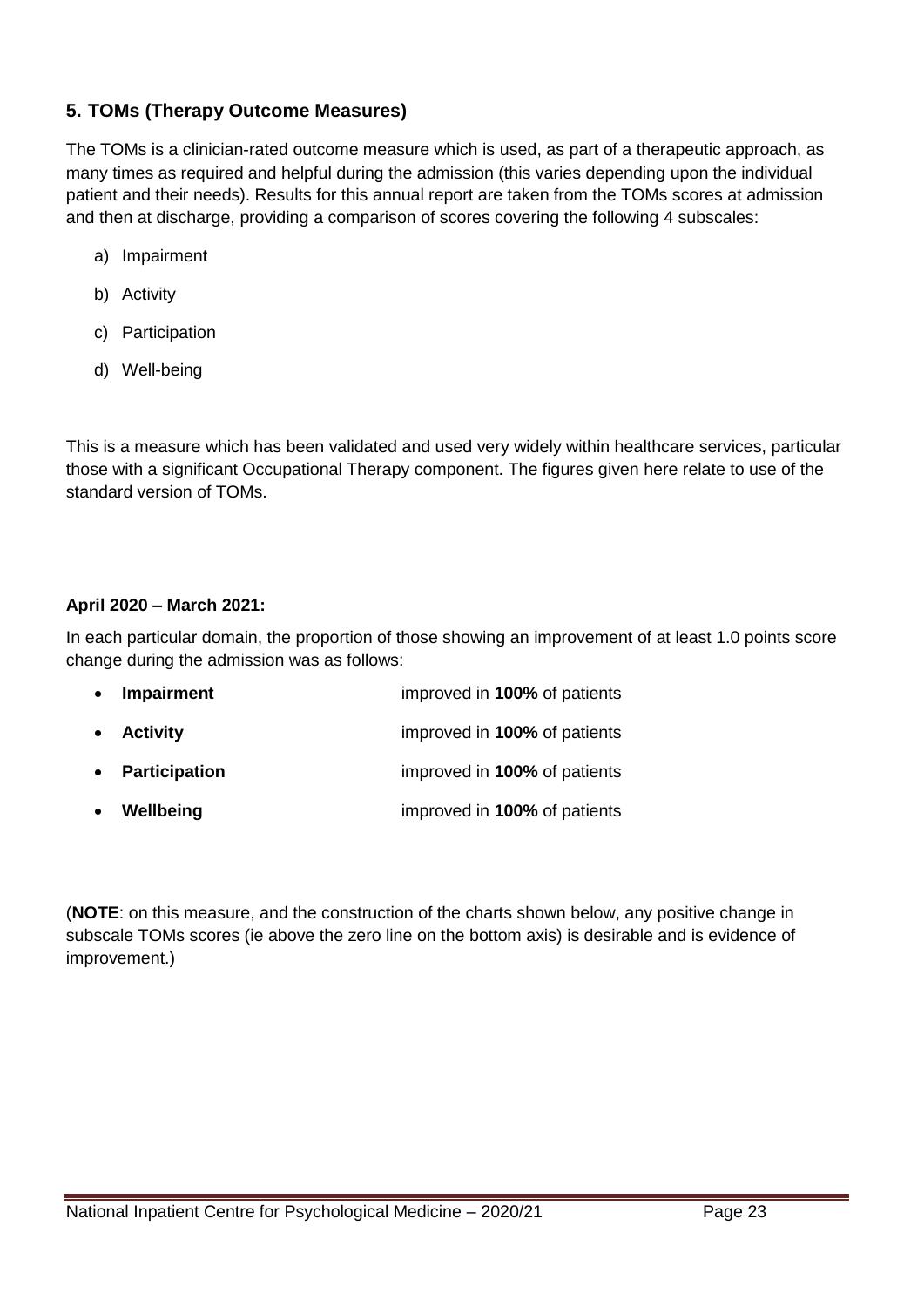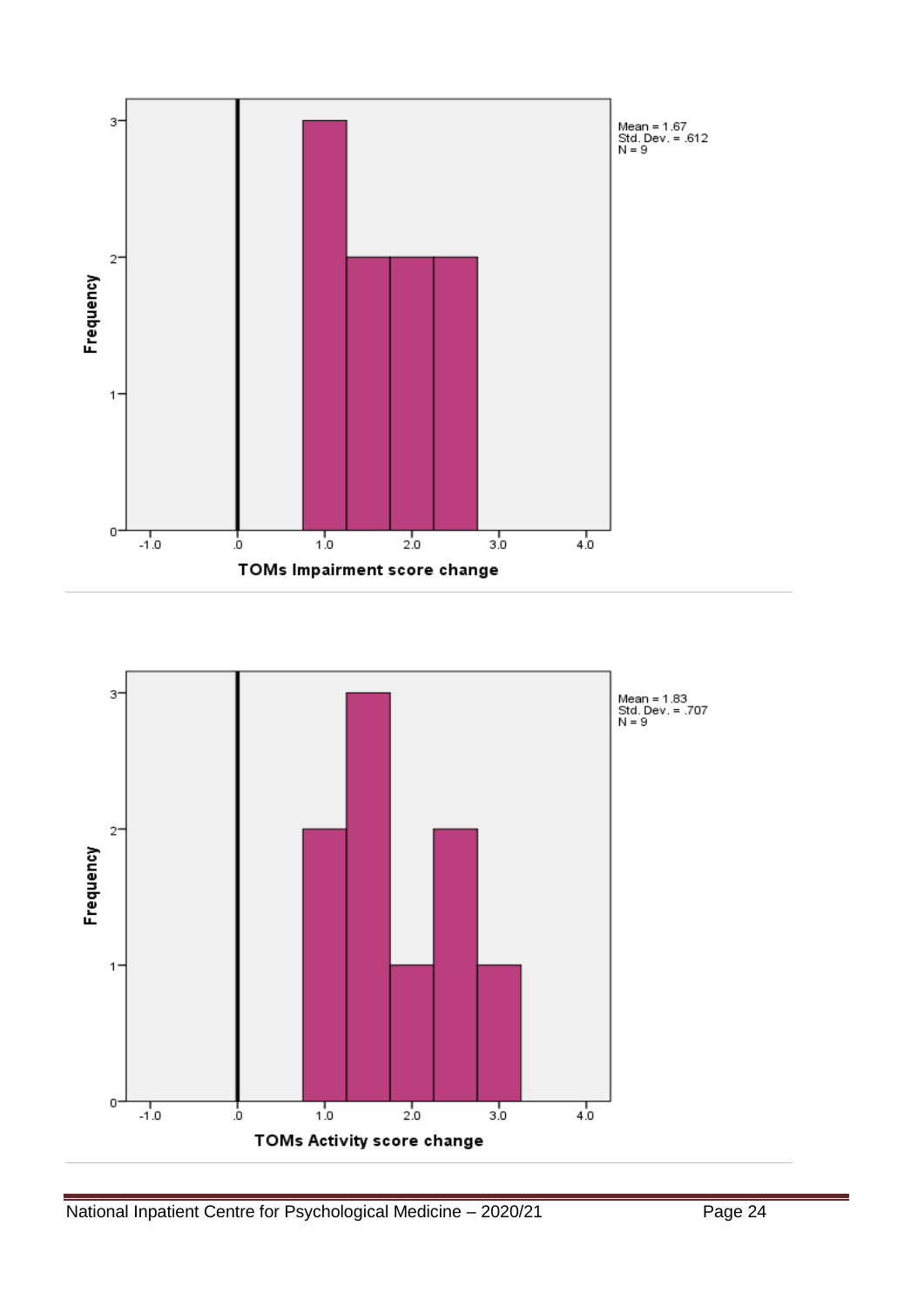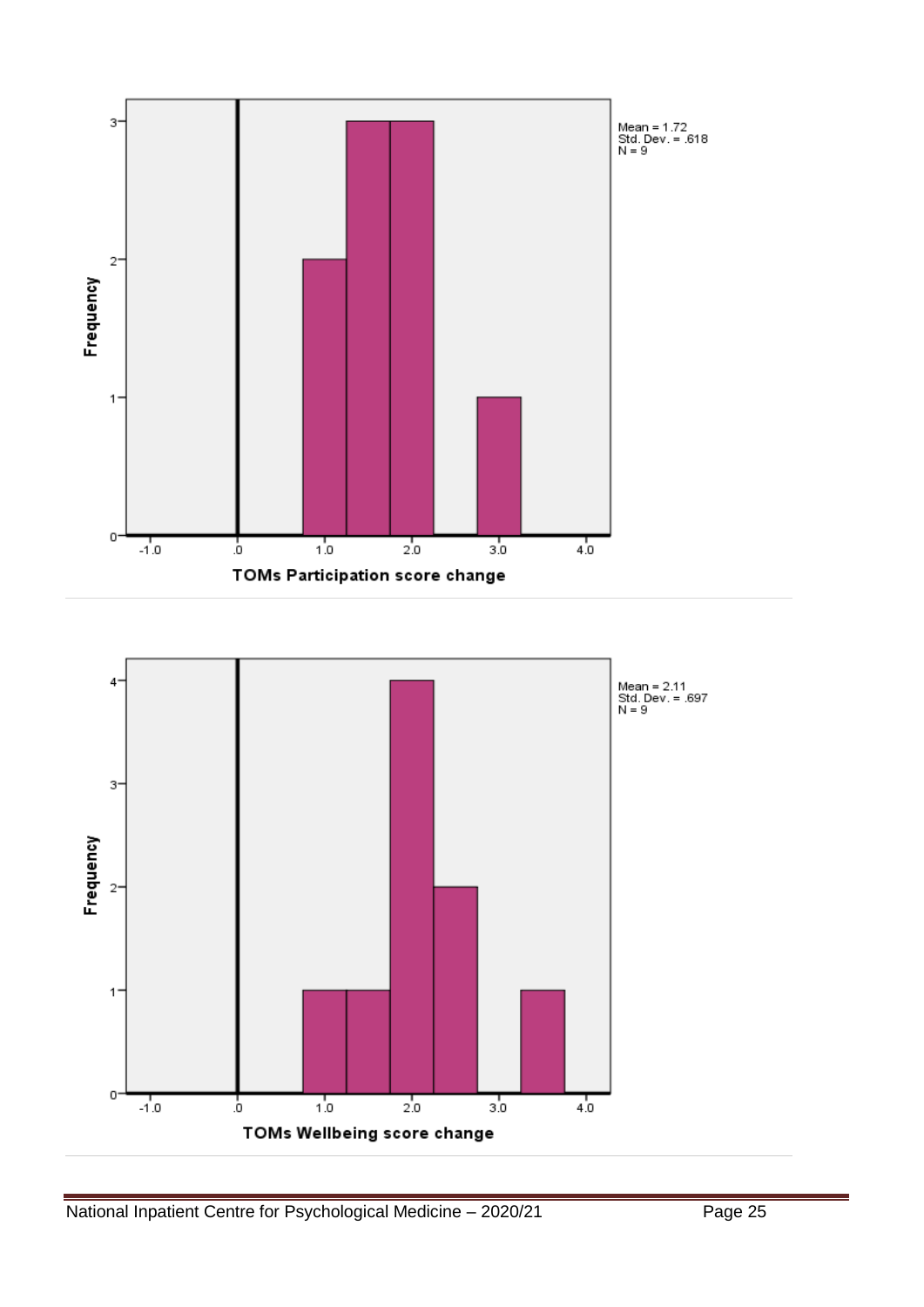# **6. Chalder Fatigue Scale**

This measure asks the scorer (patient) to answer 11 questions which cover physical and mental fatigue (including one item on subjective memory function). The questionnaire is given to all patients at admission and at discharge, ie including but not only those patients with a diagnosis of CFS/ME.

There are two main ways to score this tool and analyse the results. At the NICPM the 4-point Likert scoring approach is used (0,1,2,3), so with a maximum possible score of 33.

# **April 2020 – March 2021:**

- **100%** (7/7) of patients admitted with CFS/ME showed a reduction (improvement) in their fatigue score.
- **100%** of the total patient group showed a reduction (improvement) in their fatigue score.
- Of those without a diagnosis of CFS/ME at admission, the fatigue score reductions were relatively small, being from 18 to 16 and from 29 to 25.

(**NOTE**: on this measure, and the construction of the charts shown below, any positive change in total fatigue scores (ie above the zero line on the bottom axis) is desirable and is evidence of improvement.)

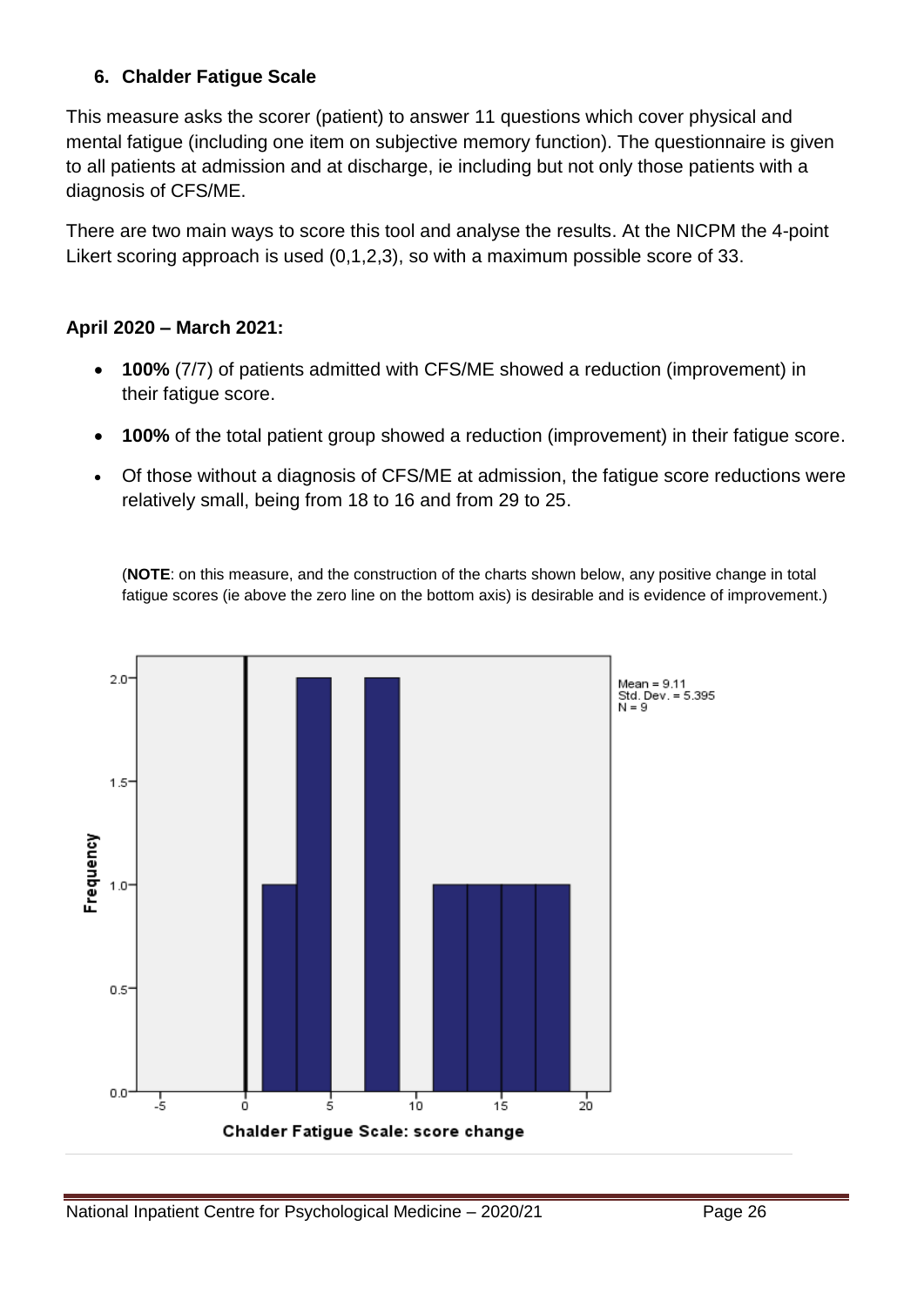# **7. HAD (Hospital Anxiety and Depression) scale**

This 14 item measure consists of 7 items rating Anxiety (giving the "HAD-A" score) and 7 items rating Depression (giving the "HAD-D" score). For each of these subscales the cut-off score (threshold) which indicates a person is likely to be suffering with a case of clinical anxiety or depression is a score of 12 or more.

The HAD-A results reported here are for people who scored at or above the threshold of 12 at admission on the Anxiety subscale and, similarly, the HAD-D results are for people who scored at or above the threshold of 12 at admission on the Depression subscale.

### **April 2020 – March 2021:**

# **HAD-A:**

- Five (55.6%) of patients admitted scored 12 or higher on HAD-A at admission
- Of these, 60.0% showed a reduction in score by the time of discharge, as one patient's score remained unchanged and one increased from 19 to 21

# **HAD-D:**

- Eight (88.9%) of patients admitted scored 12 or higher on HAD-D at admission
- Of these, 87.5% showed a reduction in score by the time of discharge
- The scores in 85.7% of those reduced to below threshold

(**NOTE**: the following charts have been constructed using the dataset of the whole patient group of 15. They include scores at admission and at discharge. The bold line at "12" on the bottom axis indicates the clinical cut-off / threshold point, as described above.)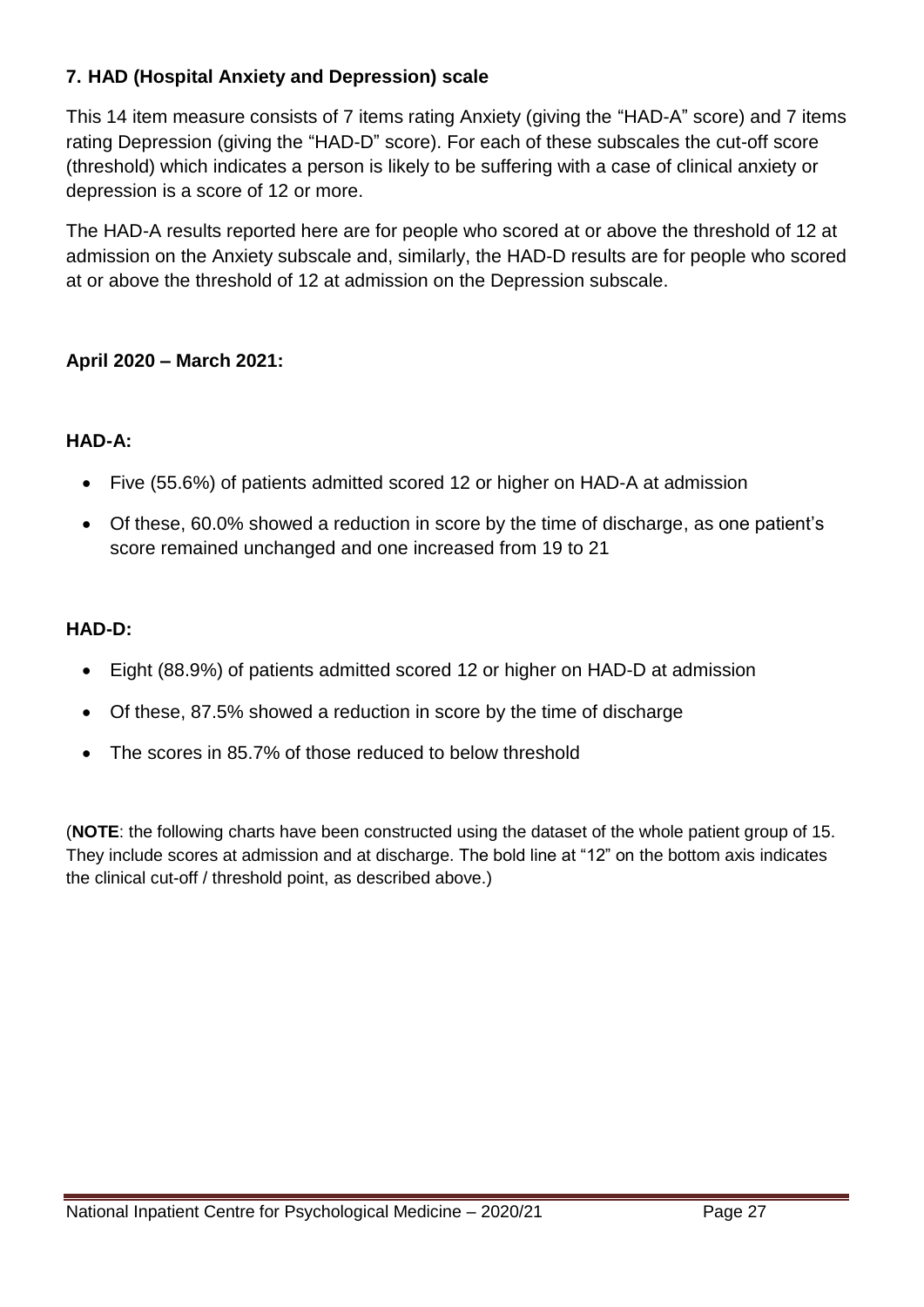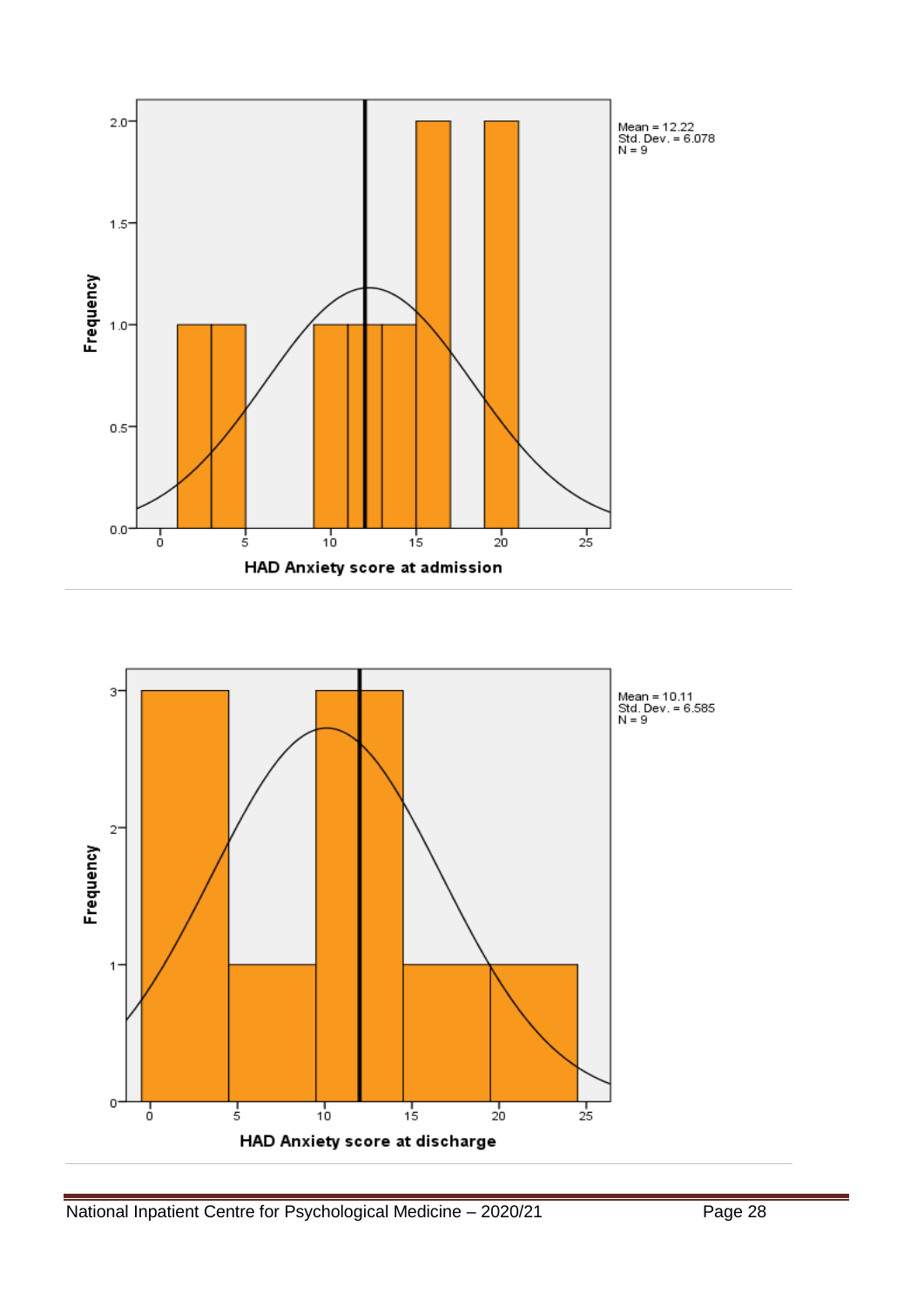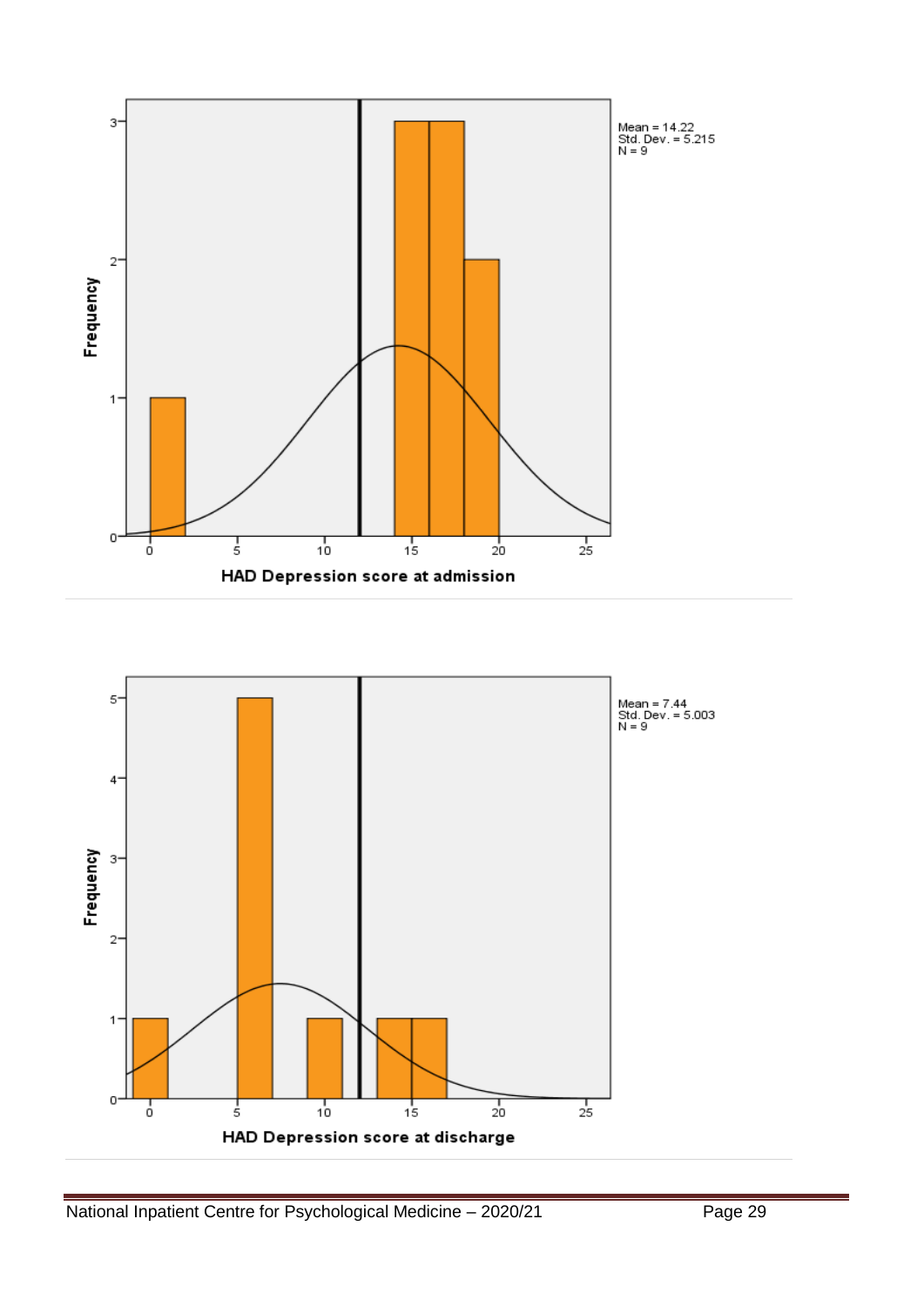#### **Patient experience / feedback**

The Patient Discharge Questionnaire was created by the NICPM team based on the guidance set out by Leeds and York Partnership NHS Foundation Trust. It is designed to collect both qualitative and quantitative data from inpatients regarding their care on the unit. The team at NICPM feel it is important to collect the views of patients' regarding their care, environment, and therapies provided. The information collected is collated and reviewed regularly in order to continuously improve and provide the best possible service to our patients.

The questionnaire is given to patients in their last week of admission and collected on discharge.

#### **April 2020 – March 2021:**

- 88.9% of patients reported that when they were first admitted they were made to feel welcome and were given enough information about the ward.
- 88.9% reported that they were provided with copies of their care plans always or most of the time.
- 88.9% of patients rated the NICPM service as either "excellent" or "good"
- 100% of those who had identified family/carers involved reported that the support/advice received by their family/carers was "excellent" or "good"

#### **Carer experience / feedback**

The Carer Satisfaction Questionnaire was also created by the NICPM team. It is designed to collect both qualitative and quantitative data from the identified main carers of inpatients at the NICPM, regarding their view of care provided on the unit and their experience of contact with, and support from, the NICPM team.

#### **April 2020 – March 2021:**

- 83.3% of carers who responded rated the NICPM service as either "excellent" or "good"
- 100% of carers reported that communication by the NICPM was either "excellent" or "good"
- 100% also rated the support/advice they had received as either "excellent" or "good"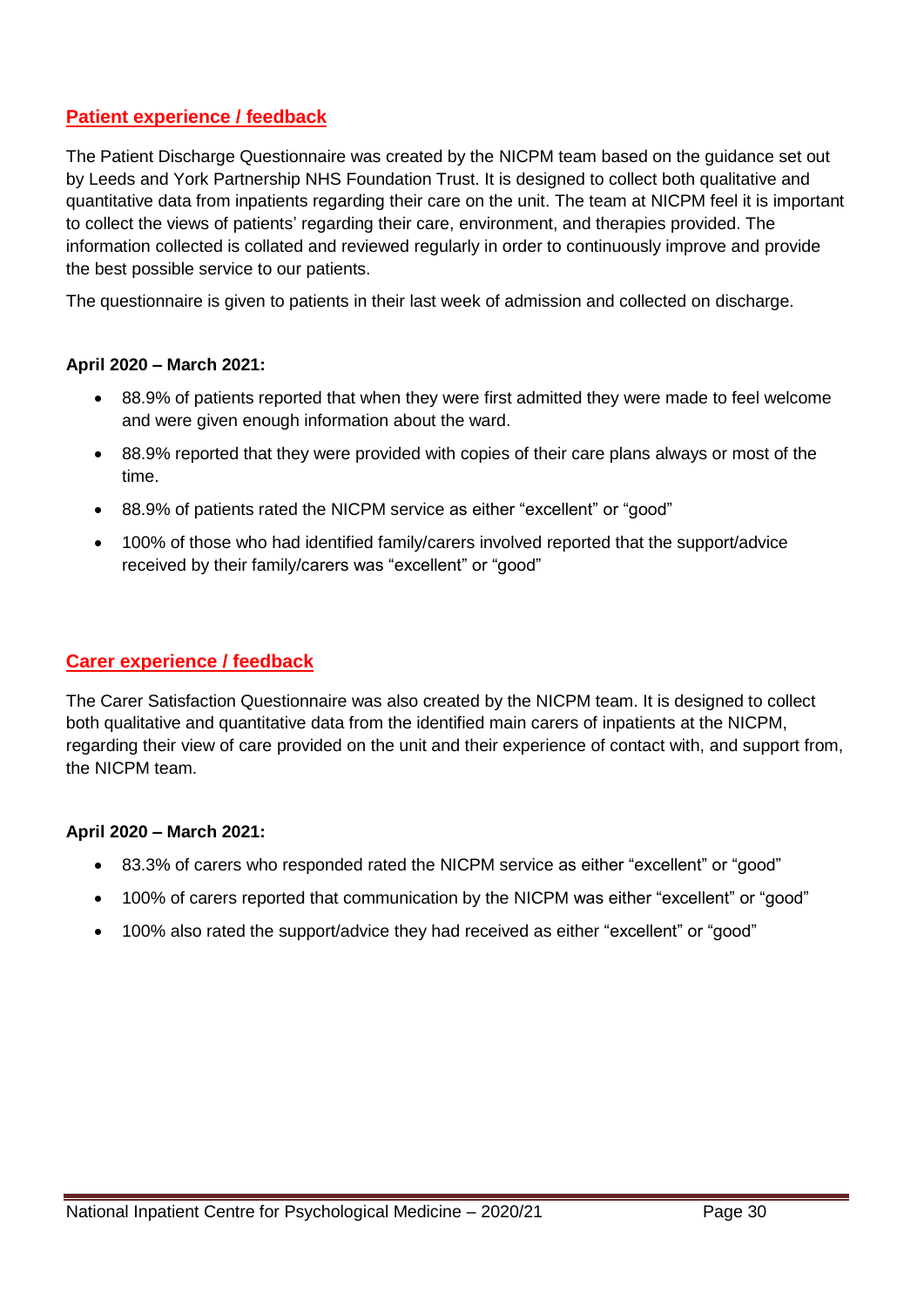#### **Some examples of patients' written feedback (2020/21):**

- ""All the staff are very professional and care about the patients. They cater to all your needs in a calm and courteous manner."
- "I felt reassured by the knowledge and experience of the team."
- "I was able to build some good relationships that allowed me to trust and accept the support offered to me. Therapy with Hilary was v. beneficial."
- "The best thing is definitely that my health has improved so much and I am getting closer to independence."
- "There are some wonderful staff who have really helped me through the hard times and gone that extra mile to help me."
- "It has helped me improve."
- "Most members of staff were patient and kind. The groups were really fun. CBT good, one to one support."
- "Facilities very good and clean house keeper's great."
- "CBT was very helpful. Knowing information will not be miscommunicated as all areas of NICPM work together as a team."
- "Having 24/7 support and guidance. Someone/people believing in my experience and helping me through."
- "My care was always explained to me."
- "The encouragement and attitude of those working with me helped me no end. I have improved. I have met goals I didn't think possible. I have also been supported in finding more independence which is brilliant."
- "Having different professions under one place is useful and the care is individual to each patient."
- "Always someone to talk to."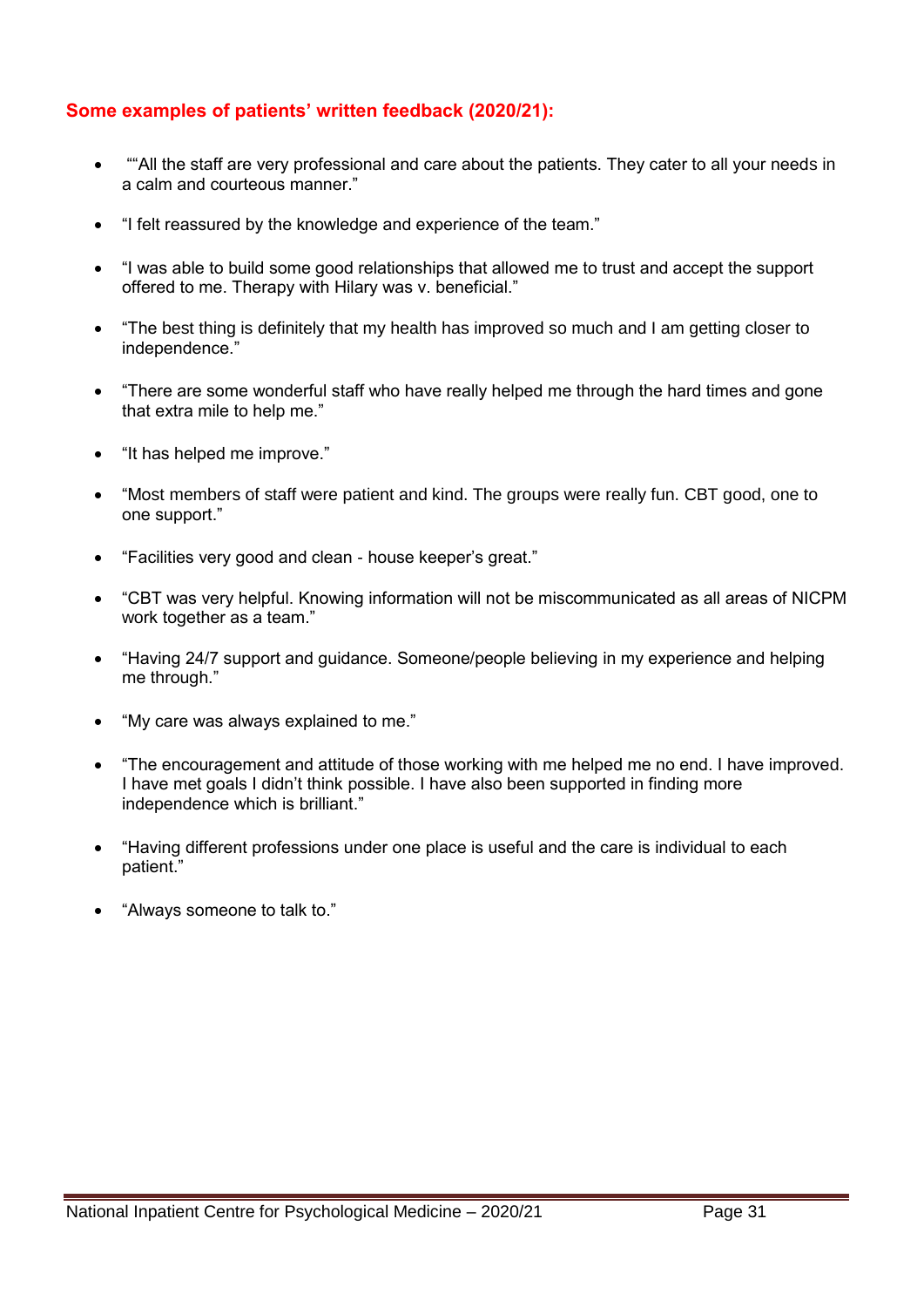# **Incidents**

In line with the general approach across the Leeds and York Partnership NHS Foundation Trust, and with what is considered to be a sign of a mature service and team, the NICPM has a relatively low threshold for reporting incidents.

As mapped against the National Patient Safety Agency (NPSA) ratings for levels of harm, the incidents during the period of this report (2020-21) were all at level 1 ('no harm') or level 2 ('minimal harm').

In total, 18 incident forms were completed within the period to which this report relates, as detailed below.

#### **Incidents reported April 2020 – March 2021**

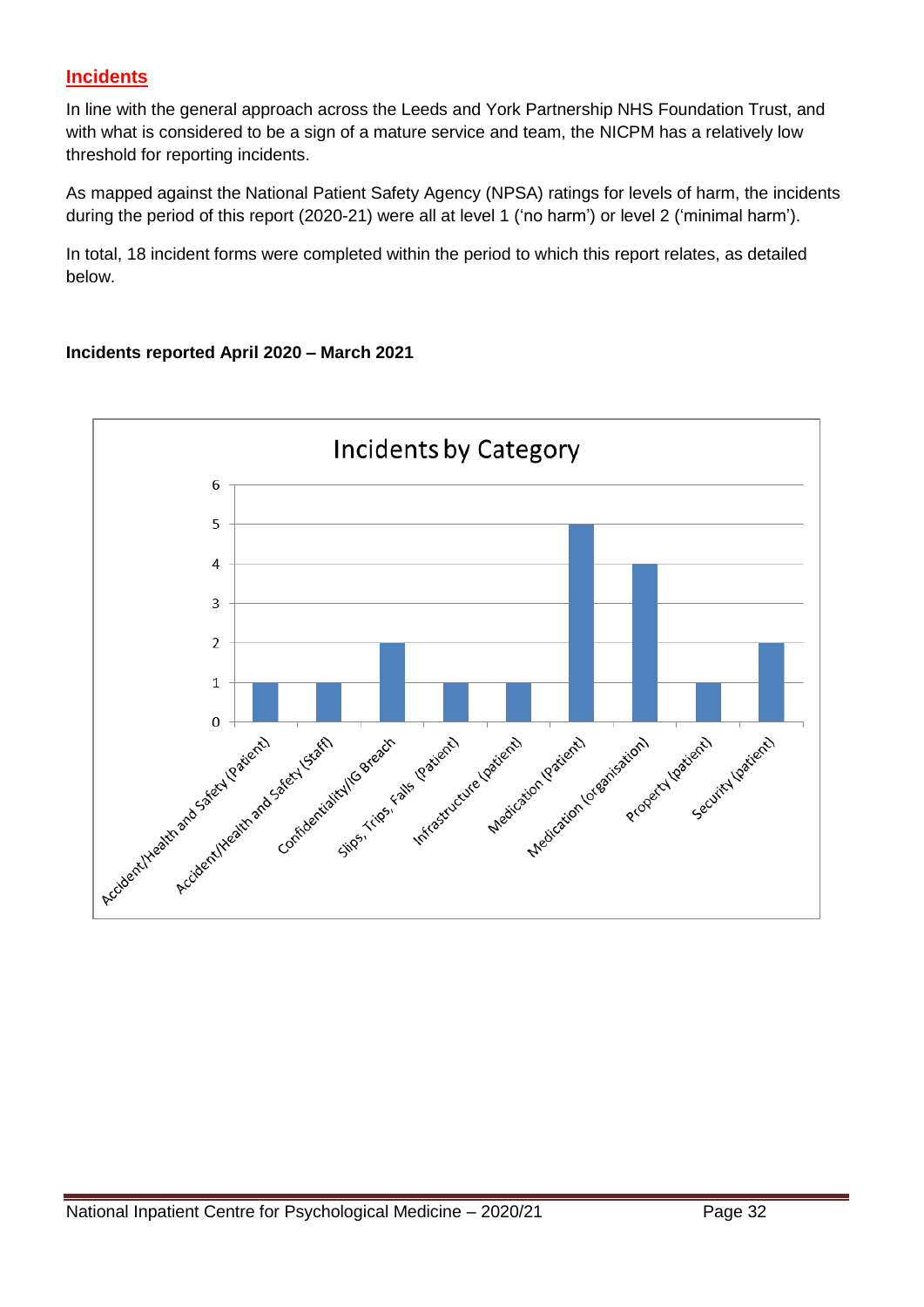

# **Key:**

|                | <b>Trust Severity Rating Criteria</b>                                                                                                           | <b>NPSA Ratings</b>  |                                                                                                                                                                                                                                                                                                                                                              |  |
|----------------|-------------------------------------------------------------------------------------------------------------------------------------------------|----------------------|--------------------------------------------------------------------------------------------------------------------------------------------------------------------------------------------------------------------------------------------------------------------------------------------------------------------------------------------------------------|--|
| 1              | No injuries, very minor financial loss, and/or<br>service interruption                                                                          | $\blacktriangleleft$ | No harm<br>Impact prevented: any patient<br>safety incident that had the<br>potential to cause harm but was<br>prevented, resulting in no harm to<br>person(s) receiving NHS-funded<br>care<br>Impact not prevented:<br>any<br>٠<br>patient safety incident that ran to<br>completion but no harm occurred<br>to the person(s) receiving NHS-<br>funded care |  |
| $\mathbf{2}$   | First aid treatment, minor financial loss,<br>minor service interruption                                                                        | $\overline{2}$       | Low<br>(Minimal harm - patient(s) required extra<br>observation or minor treatment)                                                                                                                                                                                                                                                                          |  |
| $\overline{3}$ | Medical<br>treatment required,<br>moderate<br>financial loss, service interruption                                                              | 3                    | <b>Moderate</b><br>(Short-term harm - patient(s) required further<br>treatment, or procedure)                                                                                                                                                                                                                                                                |  |
| 4              | RIDDOR reportable, significant loss of<br>service capability, major financial loss, legal<br>consequences                                       | 4                    | <b>Severe</b><br>(Permanent or long-term harm)                                                                                                                                                                                                                                                                                                               |  |
| 5              | Death, huge financial loss, permanent/<br>semi-permanent loss of service, threat to<br>achievement of Trust's objectives, legal<br>consequences | 5                    | <b>Death</b><br>(Caused by the patient safety incident)                                                                                                                                                                                                                                                                                                      |  |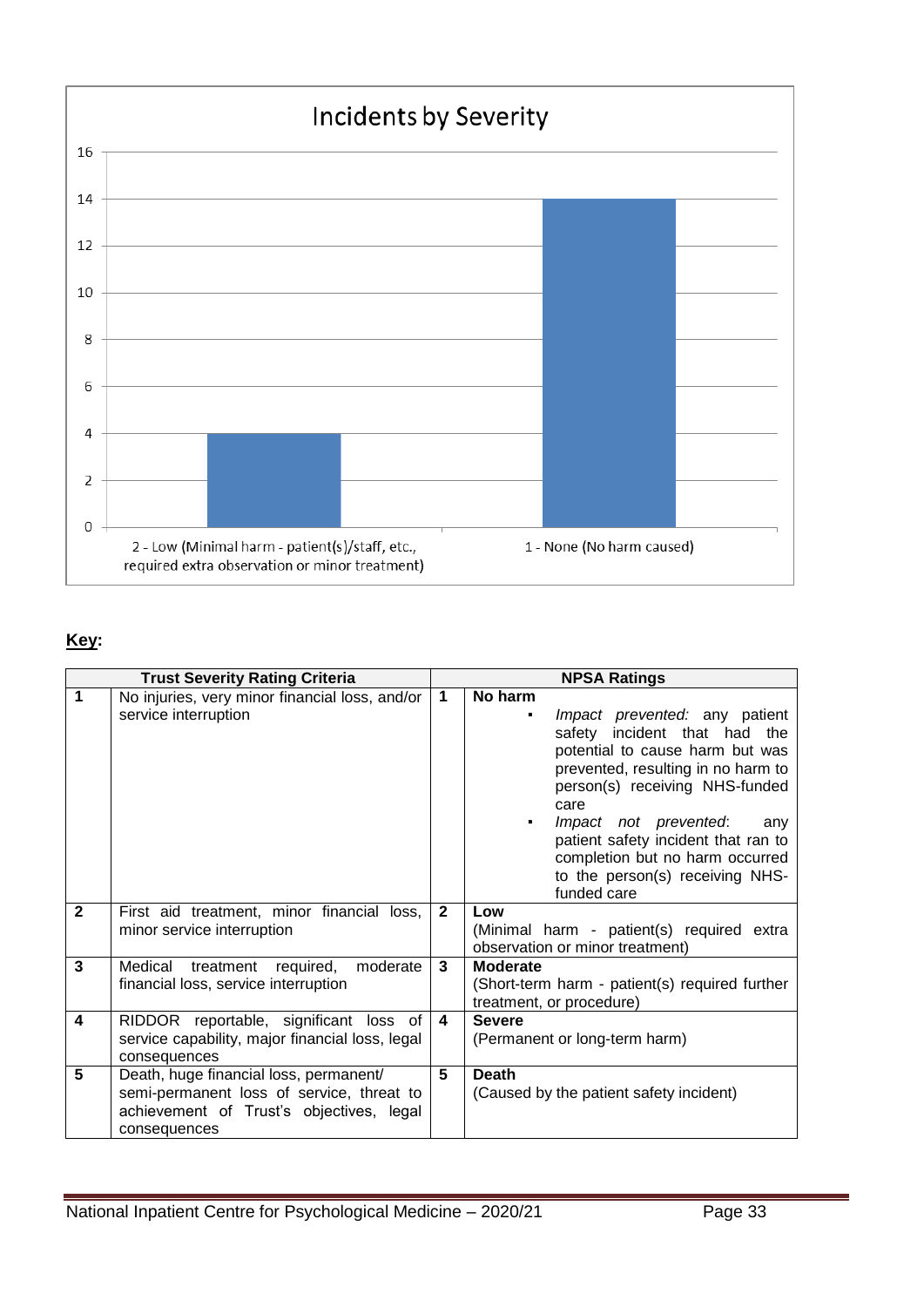#### **Breakdown by month (April 2020 - March 2021)**

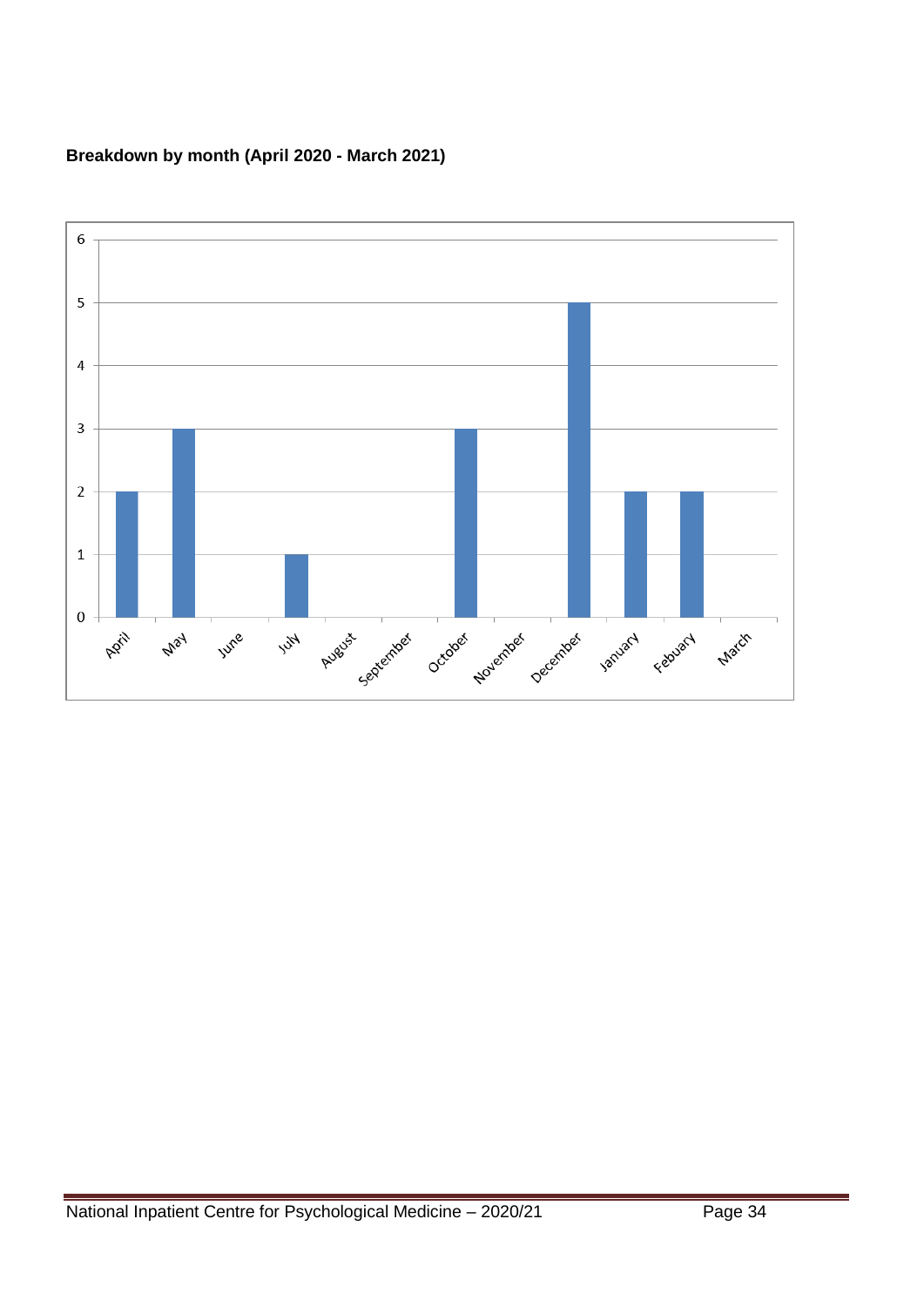# **CQC Rating (April 2018 inspection)**

The ratings which the NICPM service and team received from the 2018 CQC inspection were as follows, and we have included some relevant quotations from the CQC Report which help to explain the ratings:

#### **Overall Rating: Good**

"The service provided care, treatment and support that was based on the best available evidence and achieved good outcomes for patients. The outcomes exceeded the expectations of patients and made a real difference to the quality of their lives. Patients were fully involved in decisions about their care and treatment and all patients had clear discharge plans. The service had a strong, visible personcentred culture. Staff respected their relationships with people who used the service and empowered patients to be partners in their care. Care plans were personalised and contained meaningful goals for individual patients. Feedback from people who used the service was consistently positive and we observed staff that were kind, caring, respectful, and compassionate. Staff felt proud to work at a service where managers were visible and supported their learning and development needs. Senior staff were knowledgeable and understood the issues the service faced and continued to take action to address the challenges."

#### **Safe: Good**

"All patients and staff told us they felt safe on the ward. Staff ensured that the ward environment, and the equipment they used, was safe, clean, and well maintained. The service always had enough regular staff with the right skills, experience, or competencies to fill all shifts."

#### **Effective: Outstanding**

"The service had a truly holistic approach to assessing, care planning, and delivering care and treatment. Staff completed care plans with individual patients that were detailed and highly personcentred and reviewed them regularly. All patients knew about and had copies of their care plans. The service provided patients with high quality care that was nationally recognised and based on the best available evidence. Patients told us how the care and treatment they received exceeded their expectations."

#### **Caring: Outstanding**

"Patients and carers were consistently positive about the care staff provided. Patients felt that staff did all they could to help them in a respectful, caring and compassionate way. Carers felt the support from the service was excellent and had improved the lives for patients and their families. There was a strong, visible person-centred culture of care where staff worked collaboratively with patients as active partners in their care and protected patients' privacy and dignity. Staff were highly motivated to ensure that patients' needs and preferences were always reflected in decisions about their care and treatment."

#### **Responsive: Requires Improvement**

The CQC had some concerns about the current ward facility, but not about the performance or effectiveness of the team. The CQC said "whilst the managers recognised the limitations of the environment, and the difficulties to secure a long-term estates strategy remained on the Trust risk register, the Trust still had no timescale or confirmed plans for the proposed new location for the service." This is why the rating in this category was "Requires Improvement".